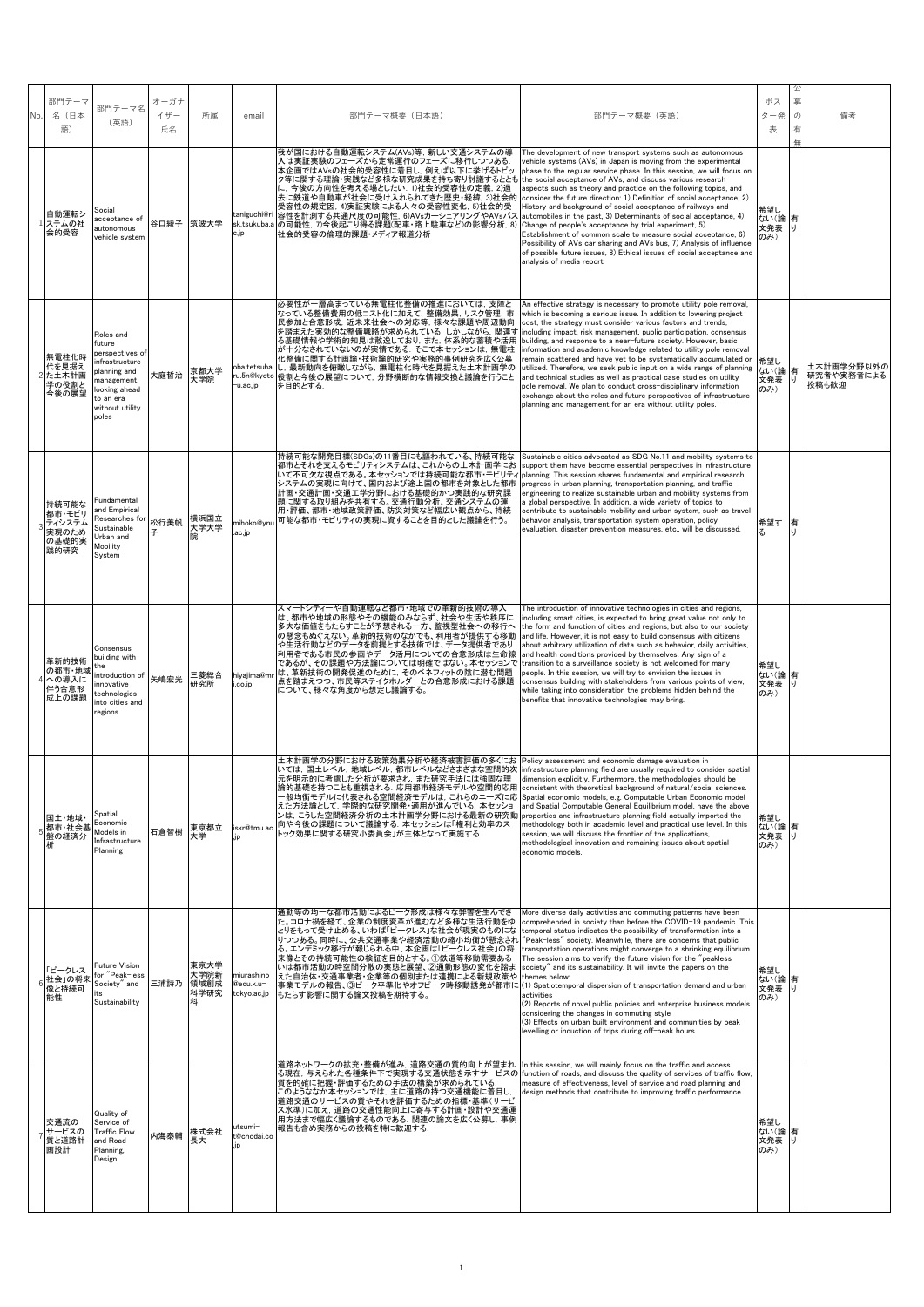|    | 生活道路·通<br>学路                                     | Residential<br>Streets and<br><b>School Routes</b>                                                                     | 寺内義典      | 国士舘大                       | terauchi@ko<br>kushikan.ac.<br>in         | 第11次交通安全基本計画においても引き続き重点化されている「高齢<br>者と子ども」、「歩行者と自転車」、「生活道路」の安全確保を背景とし<br>て、「生活道路」「通学路」を対象とした研究を広く議論する。上記の背<br>景から推進されている実践的な取り組みや、対策・デバイスの評価、情  phenomenon analysis, consensus building and utilization issues is<br>報技術の活用や心理学などのアプローチも進んでいることから、実務<br>研究と理論研究の両方を募集する。歩行者を重視した「人間中心の道<br>路」を形成していく上で、生活道路・通学路は人々の暮らしを支える重<br>要な役割を担っている。幅広い議論を通じて、より深い理解と取り組み<br>の推進に寄与するセッションとしたい。                            | In this session, we will make a discussion about the neighboorfood<br>streets and the school routes. An announcement about practical<br>work, evaluation of measures, behaviors of pedestrians,<br>welcome. In addition, we are looking for research on environment of<br>pedestrian, child and elderly people. This session also includes<br>walking issues such as crossing main roads across the living area<br>and transferring children to the school. We would like to make<br>discussions both practical and theoretical research.                                                                                                                                                                                                                                                                                                                          | 希望し<br>ない(論<br>文発表<br>のみ) | 有<br>L)  |                                                                                  |
|----|--------------------------------------------------|------------------------------------------------------------------------------------------------------------------------|-----------|----------------------------|-------------------------------------------|------------------------------------------------------------------------------------------------------------------------------------------------------------------------------------------------------------------------------------------------------------------------------------------------------------------------------------------------------------------------------------------------------------------|--------------------------------------------------------------------------------------------------------------------------------------------------------------------------------------------------------------------------------------------------------------------------------------------------------------------------------------------------------------------------------------------------------------------------------------------------------------------------------------------------------------------------------------------------------------------------------------------------------------------------------------------------------------------------------------------------------------------------------------------------------------------------------------------------------------------------------------------------------------------|---------------------------|----------|----------------------------------------------------------------------------------|
|    | 地域水系基<br>盤の計画・デ<br>ザインと川ま<br>ちづくり                | Planning,<br>design and<br>management of<br>regional water<br>related<br>infrastructures<br>and Kawa-<br>machizukuri   | 佐々木葉      | 早稲田大                       | yoh@wased<br>a.jp                         | 本セッションは「水」に注目したまちづくりのために2018年から継続的に<br>企画している。具体的には、管理主体を含めた地域の水に関わるイン<br>フラを「地域水系基盤」と捉え、その調査分析、計画技術、広義のデザ<br>インについて、また流域治水とともに注目される「川まちづくり」に関す<br>る投稿を期待する。海外を含む具体的なフィールドでのスタディ、歴史<br>的調査分析、コミュニティ形成、グリーンインフラなど、幅広いトピックか<br>ら「水」を活かした計画・デザインを現代における地域再生のプラット<br>フォームとするための要件を探り、分野横断的な議論を行っていきた<br>L١.                                                                                                          | This session has been continuously organized since 2018 for urban<br>and regional development focusing on "water". Specifically, we<br>focus on design and planning of "local water system infrastructure"<br>expecting contributions on its research and analysis, planning<br>technology, and design in a broad sense, as well as on "Kawa<br>machizukuri" which is attracting attention along with watershed<br>flood control. We hope to have cross-disciplinary discussions on a<br>wide range of topics, such as studies in specific fields including<br>overseas, historical research and analysis, community building, and<br>green infrastructure, to explore the requirements for making<br>planning and design utilizing "water" a platform for regional<br>revitalization in the current society.                                                      | 希望し<br>ない(論<br>文発表<br>のみ) | 有<br>LJ. | セッションが成立した場<br>合、別途申請されてい<br>る「みなとまちづくり」に<br>関わるセッションと連続<br>でのプログラム編成を<br>希望します。 |
|    | 新しいみな<br>とまちづくり」<br>の実践に向<br>10 けて––海·<br>港・海辺から | For the<br>Practice of<br>New<br>Waterfront<br>みた地域づく Revitalization                                                   | 上島顕司      | 一財)みな<br>と総合研究<br>財団       | ueshima@w<br>ave.or.jp                    | 沿岸域においてはカーボンニュートラルへの対応、物流機能の高度<br>化、防災機能の更新、クルーズ船の来訪への対応等の新しい動きに<br>伴い、単なる施設の老朽化だけでなく、臨海部・港全体の機能更新・再<br>編が求められるようになっている。また、様々な官民連携手法をもとに<br>した港・海辺における公共空間・インフラの有効利活用も見られるよう<br>になっている。そこで臨海部・港全体を再編することにより地域の価値<br>を最大化し、背後地域と港を結びつつその魅力を最大限に活かす新し<br>いみなとまちづくりを行うことが重要となってくる。新しいみなとまちづく<br>りに係るヴィジョン、制度・仕組み・計画・マネジメント等に係る投稿、議<br>論を歓迎したい。                                                                      | In the waterfront areas, not only deterioration of port facilities but<br>the regeneration of functions have been required due to new trends<br>such as constructing carbon neutral ports, upgrading distribution<br>functions, renewing disaster prevention functions and responding<br>cruise ships. Recently, underused public spaces and aging<br>infrastructures have been utilized by various Public Private<br>Partnership methods. Renovating these areas can maximize the<br>values in the areas. Collaborating with hinterlands will improve the<br>appeal of the areas. Therefore it becomes important to promote<br>these new waterfront revitalization. Our session will welcome<br>papers and discussions on visions, systems, physical planning and<br>management.                                                                                  | 希望し<br>ない(論<br>文発表<br>のみ) | 有<br>IJ  |                                                                                  |
| 11 | 財源制約下<br>こおける都<br>市·交通政策<br>の検討                  | Urban and<br>Transportation<br>Policies under<br>Financial<br>Resources<br>Constraints                                 | 河野達仁 東北大学 |                            | kono@tohok<br>u.ac.jp                     | 我が国を含め多くの国が厳しい財源状況にある. 応じて, 地方につい<br>ても財政が厳しい公共団体が多い. 一方で, 情報化の進展により, き<br>め細かな税や料金制度が今後可能になる。このような社会において、<br>a) インフラの効率利用のための税や料金による需要管理とb)税や料<br>金によるインフラ整備・維持費用の効率的調達, c) 複数インフラの時<br>間および空間軸に渡る維持・整備方法の検討が有用と考えられる. 個<br>別対応策例としては,a)は混雑や環境外部性に対するピグ一税, b)は<br>ラムゼイプライシング, c)は維持·整備の費用便益分析などがあげられ<br>る. 本企画では, これらの個別対応策に留まらず, 財源と都市・交通政<br>策について広く議論したい.                                                    | Many countries are in a difficult financial situation. Many local<br>governments also face severe financial difficulties. On the other<br>hand, the advancement of information technology will enable a more<br>detailed tax and fee system. In such a society, it would be useful to<br>consider a) demand management through taxes and fees for<br>efficient use of infrastructure, b) efficient financing of infrastructure<br>development and maintenance costs through taxes and fees, and c)<br>appropriate maintenance and maintenance methods for multiple<br>infrastructures over time and space. The measures include: Pigou<br>tax, Ramsey pricing, and cost-benefit analysis. In our session, we<br>would like to discuss not only these individual measures, but also<br>the broad range of financial resources and urban/transportation<br>policies. | 希望し<br>ない(論<br>文発表<br>のみ) | 有<br>IJ  |                                                                                  |
| 12 | 交通ネット<br>ワーク分析                                   | Transportation<br>network<br>analysis                                                                                  |           | 安藤宏恵 熊本大学                  | hiroeando@<br>kumamoto- 目的とする.<br>u.ac.jp | 近年の観測データの量的・質的な拡大や分析手法の高度化は、交通<br>ネットワークを計画・運用するための技術的な前提条件を大きく変える<br>可能性を持っている. ETC2.0などといった大規模データを用いたネット<br>ワーク分析やそれに基づく施策の展開を行うために、交通ネットワーク<br>分析手法の精緻化や新たな方法論の構築とその応用について研究を<br>展開することが求められる. 本セッションでは, 交通ネットワークの観<br>測・理論・応用に関する話題を中心に研究と実践の双方から広く募集<br>し、交通ネットワーク分析の課題や今後の展開について議論することを widely call for studies related to observation, theory, and                                                        | Quantitative and qualitative expansion of observation data and<br>mprovement of methodology have the potential to change<br>significantly technical prerequisites for planning and operation of<br>transportation networks. For utilizing large scale data such as ETC<br>2.0 and policy makings based on them, we are required to advance<br>research on refinements of network models, develop new<br>methodologies and their applications. In this session, we aim to<br>application of transportation network from both academic and<br>practice and to discuss new developments in the future.                                                                                                                                                                                                                                                                | 希望し<br>ない(論<br>文発表<br>のみ) | 有<br>Ù.  |                                                                                  |
|    | 移動・交通の<br>多様性と地<br>13<br>域の持続可<br>能性             | Diversity of<br>mobility/transp<br>ortation and<br>regional<br>sustainability                                          | 紀伊雅敦 香川大学 |                            | kii.masanob<br>u@kagawa-<br>u.ac.jp       | 多くの都市ではCOVID-19により人流が減少し公共交通の経営が課題<br>とされている.経営破綻による公共交通の撤退は地域の持続可能性に<br>多大な負の影響をもたらす. 一方で, MaaSを含むICT技術や車両や<br>バッテリーに関わるシェアリングおよびスワッピング技術の進展は多様<br>な交通手段を利用可能としつつある.また. 地域活性化の観点から.<br>歩行を含むスローな移動環境の改善や目的合理性から価値合理性へ<br>のトランジション・マネジメント、異種モード間の共同経営などの持続可<br>能な交通への関係性基盤づくりも注目を集めている。 本セッションでは<br> 移動・交通に関する課題と展望を, 地域の持続可能性の観点から議論  will be discussed from the perspective of regional sustainability.<br>する. | In many cities, public transportation have faced challenges due to<br>declining travel as a result of COVID-19. Withdrawal of public<br>transportation has a significant negative impact on regional<br>sustainability. On the other hand, the development of ICT and<br>mobility technologies are making it possible to use various<br>transportation modes. In addition, improvement of the travel<br>environment, including walkability, is also attracting attention. In this<br>session, issues and prospects related to mobility and transportation                                                                                                                                                                                                                                                                                                          | 希望し<br>ない(論<br>文発表<br>のみ) | 有<br>IJ  | 応募が多い場合ポス<br>ター発表併用検討しま<br>寸.                                                    |
|    | 3D視点から<br>見た防災·都 Urban and<br>のあり方検<br>討         | Study on<br>Disaster<br>Prevention,<br>14 市·交通計画 Transportation<br>Planning from<br>three-<br>dimensional<br>viewpoint | 白柳博章      | 大阪公立<br>大学工業<br>高等専門<br>学校 | shiroyanagi<br>@osaka-<br>pct.ac.jp       | 国土交通省では2021年度に全国56 都市の「3D都市モデル」のデータ<br>整備がなされ,これを使用した社会課題の解決の実証実験が行われ<br>る段階となった. これは防災・減災のまちづくり, コンパクトシティやス<br>マートシティといった昨今求められている防災計画や都市交通計画の<br>課題において, 都市空間を立体的に把握・表現し, 従来の2Dから3Dへ<br>計画論を発展させ,計画論の新たな視点を発掘するパラダイムであ<br>り,合意形成ツールとしても有効であると考える. そこで本セッションで<br>は, 3D視点から見た防災・都市・交通計画のあり方について, 理論・情<br>報収集方法・利活用・合意形成ツールといった幅広い視点で議論を行<br>いたい                                                                  | The Ministry of Land, Infrastructure, Transport and Tourism has<br>prepared data for "3D city models" for 56 cities nationwide in 2021,<br>and is now in the process of conducting demonstration experiments<br>to solve social issues using this data. This is a paradigm to grasp<br>and express urban space three-dimensionally, to develop planning<br>theory from conventional 2D to 3D, and to discover new<br>perspectives in planning theory, which is effective as a consensus<br>building tools. In this session, we would like to discuss about<br>disaster prevention, urban and transportation planning from the<br>viewpoint of 3D from a wide range of perspectives such as theory,<br>information collection methods, utilization, and consensus building<br>tools.                                                                                | 希望し<br>ない(論<br>文発表<br>のみ) | 有<br>り   | 研究者だけでなく実務<br>者(公務員,コンサルタ<br>ントなど)からの発表を<br>歓迎いたします.                             |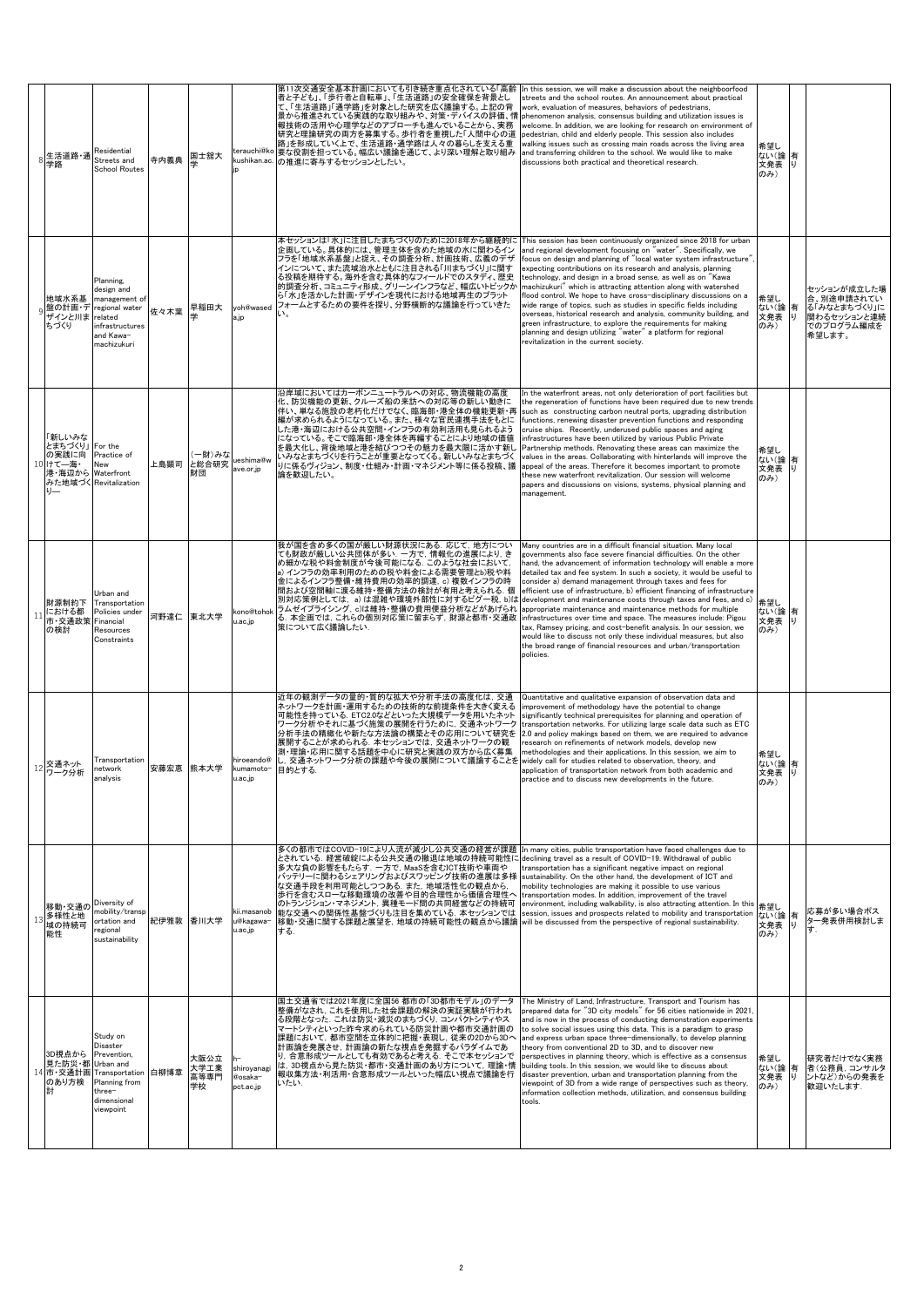| 人のストレ<br>ス・快適性と<br>鉄道駅/街路<br>商業施設等<br>の公共空間<br>設計 | Human Stress<br>and Public<br>Space Design                                                 | 家田仁       | 政策研究<br>大学院大 | ieda@grips.a<br>c.ip             | 「真の豊かさ」が強く求められる現代ではあるが、わが国では鉄道駅に<br>代表される人の移動に関わる公共空間の設計基準は依然として安全<br>上最低限の条件を定めるに限られ、あるいは事前に歩行者シミュレー<br>ションが行われる場合でも顕著な問題が発生しないこと確認するに留<br>まっている。この結果、高密度や歩行速度変動あるいは動線交錯など<br>に伴う人が感じるストレスに着目すると、新設された公共空間ですら問<br>題を生じることが少なくない。そこで、ここでは人のストレス/快適性に<br>着目して旅客空間設計の実情・課題認識、そして今後の設計基準や設<br>計法の改善に資する先進的手法などについて、研究者・実務者の論文<br>を公募し総合的に論じることにする。                                                                                                                                                                                                                        | The public-space-design basically requires deep consideration on<br>passengers' stress, namely high-density, speed fluctuation,<br>intertwining of movement, and so on. However, the actual design<br>codes or design methodologies in the practical world are far from<br>the satisfaction, and we are still facing the "mal-designed space" in<br>railway stations, streets, and in commercial facilities. This session<br>invites papers on new findings and further methodological<br>improvement in this field from researchers and practitioners, and<br>encourages the over-all integrated discussions on the issue so as<br>to strongly push up studies and institutional progress.                                                                                                                       | 希望し<br>ない(論<br>文発表<br>のみ)   | 有<br>Ū. |  |
|---------------------------------------------------|--------------------------------------------------------------------------------------------|-----------|--------------|----------------------------------|------------------------------------------------------------------------------------------------------------------------------------------------------------------------------------------------------------------------------------------------------------------------------------------------------------------------------------------------------------------------------------------------------------------------------------------------------------------------------------------------------------------------------------------------------------------------|-------------------------------------------------------------------------------------------------------------------------------------------------------------------------------------------------------------------------------------------------------------------------------------------------------------------------------------------------------------------------------------------------------------------------------------------------------------------------------------------------------------------------------------------------------------------------------------------------------------------------------------------------------------------------------------------------------------------------------------------------------------------------------------------------------------------|-----------------------------|---------|--|
| 公共交通プ<br>16 ライシングの<br>新潮流                         | <b>Recent Trends</b><br>and Issues in<br>ricing on<br>Public<br>Transportation<br>services | 猪井博登 富山大学 |              | inoi@sus.u-<br>toyama.ac.j       | 公共交通のプライシング(値付け)は、原価ベースの「総括原価」をもと<br>にしてきた。しかし、事業を取り巻く環境の変化への対応には、新たな<br>考えに立脚した戦略的なプライシングの必要性が高まっている。さら<br>に、サブスクリプションやICTを用いた新たな料金収受方法が提供され<br>るなど事業環境の変化も生じている。そこで、本セッションでは、公共交<br>通の持続可能性の向上を目指し、プライシングにおける知見を議論、<br>共有する。理論的な議論のみならず、実践的な取り組みに関する発表<br>も歓迎する。特に、結果の検証(利用者数の変化や利用者の反応)を<br>把握した発表を歓迎する。                                                                                                                                                                                                                                                            | Pricing in public transport has been based on cost. However, the<br>environment surrounding public transportation is changing. In order<br>to respond to this change, the need for strategic pricing based on<br>new ideas is increasing. In addition, the business environment is<br>changing. That is a new toll collection method using subscriptions<br>and ICT. Therefore, in this session, we will discuss and share the<br>knowledge of pricing in order to improve the sustainability of public<br>transport. We welcome not only theoretical discussions, but also<br>presentations on practical efforts with result (i.e. number of<br>passengers and user reactions).                                                                                                                                  | 希望し<br>ない(論<br>文発表<br>のみ)   | 有<br>IJ |  |
| 17 田舎の土木<br>計画学                                   | Social System<br>Planning and<br>Management in<br>Rural Areas                              | 谷本圭志 鳥取大学 |              | tanimoto@t<br>ottori-<br>u.ac.jp | 地方中小都市から山間地域に及ぶ地域では、社会生活を維持するた<br>めのインフラやサービスの持続可能性が危機に瀕している。このため<br>これらの地域の特性に応じた新たな仕組みのイノベーションや再構築<br>が必要である. 本セッションでは、仕組みのあり方、その計画論, 計画<br>に資する分析技法に焦点を当てた研究に関して集中的に討議する. 特<br>に, 仕組みの運営に要するリソース(人材, 資金など), 計画に要するリ<br>ノース(方法論, データなど)が限定的であるという特性に着目し, 新た<br>な展開を提案する研究を歓迎したい、なお、仕組みを特に限定すること<br>はしない.                                                                                                                                                                                                                                                             | In rural areas, the sustainability of infrastructure and services for<br>naintaining social life has been threatened. Therefore, it is<br>necessary to innovate and reconstruct new social system according<br>to the characteristics of these areas. In this session, we will<br>intensively discuss research focusing on the ideal system, its<br>planning theory, and analytical techniques that contribute to<br>planning. Especially, we would like to welcome research that<br>proposes new approaches, focusing on the characteristics that the<br>resources (human resources, funds, etc.) required for the operation<br>of the system and the resources (methodology, data, etc.) required<br>for planning are limited.                                                                                  | 希望し<br>ない(論<br>文発表<br>のみ)   | 有<br>ı, |  |
| 土木計画学<br>と観光科学<br>18                              | infrastructure<br>Planning and<br>Tourism<br>Science                                       | 岡本直久 筑波大学 |              | okamoto@s<br>k.tsukuba.ac        | わが国において観光の重みは年々高まっている. 土木計画学分野に<br>おける観光研究は長きにわたり取り組まれ、その対象領域は他学会を<br>しのいでいると断言できる. 近年では, 観光地, 観光交通, 観光行動分<br>析, 観光政策・行政, インバウンド, アウトバウンド、オーバーツーリズ<br>ム等研究領域が極めて多様化している. 本セッションでは, 広く観光に<br> 関する研究を取り上げ, 多様な観点から今後取り組むべき観光研究に<br>ついて議論を行うことを目的とする.                                                                                                                                                                                                                                                                                                                     | Tourism became important industry in Japan and the expectation<br>for tourism is growing. Simultaneously, the tourism researches by<br>various approaches have been done in the field of infrastructure<br>planning.<br>These objects are diversified extremely such as resort planning,<br>travel behavior, tourism activities, tourism policy and administration,<br>and inbound, outbound policy, over tourism problem and so on. In<br>the session, the researches on tourism are taken up widely and it<br>aims at discussion about the tourism research from various<br>viewpoints.                                                                                                                                                                                                                         | 希望し<br>ない(論<br>文発表<br>のみ)   | 有<br>Ù  |  |
| ラウンドアバ<br>ウト:これま<br>19 での経験とさ<br>らなる成長を<br>目指して   | Roundabouts:<br>toward further<br>rowth through<br>experience                              | 吉岡慶祐 日本大学 |              | u.ac.jp-                         | 日本におけるラウンドアバウトの本格導入が始まってから10年余りが<br>経過しようとしている。この10年間に、道路交通法の改正、ラウンドアノ<br>ウトマニュアルの発刊などを経て、現在では平面交差部の制御方式の<br>有効な選択肢の一つとなっている。近年では、ラウンドアバウトの適用<br>事例も多岐にわたっており、まちづくりの重要なツールとして、さらなる<br>普及を期待するところである。<br>本セッションでは、ラウンドアバウトのこれまでの経験を踏まえつつ、今<br>yoshioka.kei 後のさらなる成長に向けて、さまざまな観点からの調査・研究のほか、<br>suke@nihon ラウンドアバウトの導入や改良に関する事例紹介など、研究者だけで<br>なく実務者からの報告も広く歓迎する。                                                                                                                                                                                                         | Over 10 years have passed since the practical introduction of<br>roundabouts in Japan. During this decade, the Road Traffic Law was<br>revised, and the roundabout manual was published. And now<br>roundabouts have become one of the effective control methods for<br>at-grade intersections. In recent years, roundabouts have been<br>applied in a wide variety of cases and expected their further spread<br>as an important tool for community building.<br>In this session, while taking into account the past experience with<br>roundabouts, we widely welcome reports from not only researchers<br>but also practitioners, including research and studies from various<br>perspectives, as well as case studies on the introduction and<br>improvement of roundabouts for further growth in the future. | 希望し<br>ない(論 有<br>文発表<br>のみ) | lij.    |  |
| ゲーミフィ<br>20 ケーションの<br>活用                          | Gamification<br>applications                                                               | 倉内文孝 岐阜大学 |              | kurauchi@gi<br>fu-u.ac.jp        | 近年、ゲームの要素をサービスなどに取り入れる、「ゲーミフィケーショ<br>ン」と呼ばれる手法が注目されている. 海外ではアクティブトラベルの<br>促進をめざす「Beat the Street」, 我が国では, 渋滞緩和のための「東<br>名クエスト」, 地方鉄道の存在価値啓発を企図した「ミタケクエスト」など as 'Beat the Street' to promote active travel, and in Japan; 'Tomei<br>様々な取り組みが実施されており、環境配慮行動や健康行動などへの Quest' to ease traffic congestion and 'Mitake Quest' to promote<br>行動変容を促すためのツール、あるいは観光・まちづくりなどを支援す<br>るツールとして期待される. 本企画セッションでは、ゲーミフィケーション<br>に興味をもつ研究者が一堂に会し,その研究事例, 実施事例を披露し<br>ただくことで, ゲーミフィケーション活用の今後の展望と課題について議 town planning. In this organised session, researchers interested in<br>論を深めたい. | In recent years, a technique to implement elements of games into<br>non-game context, known as 'gamification' has been attracting<br>attention. Various initiatives have been implemented overseas such<br>regional development. Gamification is expected to become a tool for<br>encouraging behavioural change such as environmentally friendly<br>behaviour and health behaviour, or a tool to support tourism and<br>gamification gather to present their research and implementation<br>cases and to deepen discussions on the future prospects and<br>challenges of gamification applications.                                                                                                                                                                                                              | 希望す<br>z.                   | 有       |  |
| 災害復興か<br>ら考えるイン<br>21                             | Infrastructure<br>and land use<br>フラと土地利 from disaster<br>recovery                         | 谷下雅義 中央大学 |              | u.ac.jp                          | 東日本大震災からの津波被災地の復興では, L1堤防の整備と面的整<br> 備事業として防災集団移転促進事業・かさ上げ土地区画整理事業・津 East Japan Earthquake, the L1 levee was constructed, and projects<br>波復興拠点整備事業などが実施された.L1堤防の天端高の決定にお to promote collective relocation, land readjustment, and tsunami<br>いては、海岸の機能の多様性への配慮のもとに海岸管理者が適切に<br>定めることとされた. また防災集団移転促進事業では移転元地は災害<br>危険区域であることが要件とされたが、その指定は市町村により異な<br>る対応がとられた. 復興事業がほぼ完了した現在, 現場ではどういう事 collective relocation for disaster prevention, it was required that<br>ntanishita.4 象が生じているのか? 何を教訓として学ぶべきなのか? 他の災害<br>5e@g.chuo- 事例の報告も含めて意見交換を行う.                          | In the reconstruction of the tsunami-affected areas after the Great<br>recovery bases were implemented. The height of the top of the L1<br>levee was determined by the coastal administrator in consideration<br>of the diversity of coastal functions. In the project to promote<br>the new site should be in a disaster risk area, but each<br>municipalities took different measures to designate the area. Now<br>that the reconstruction project is almost complete, what events are<br>occurring on the ground? What lessons should be learnt?<br>Discussions will be held, including reports on other disaster cases.                                                                                                                                                                                      | 希望し<br>ない(論<br>文発表<br>のみ)   | 有<br>U) |  |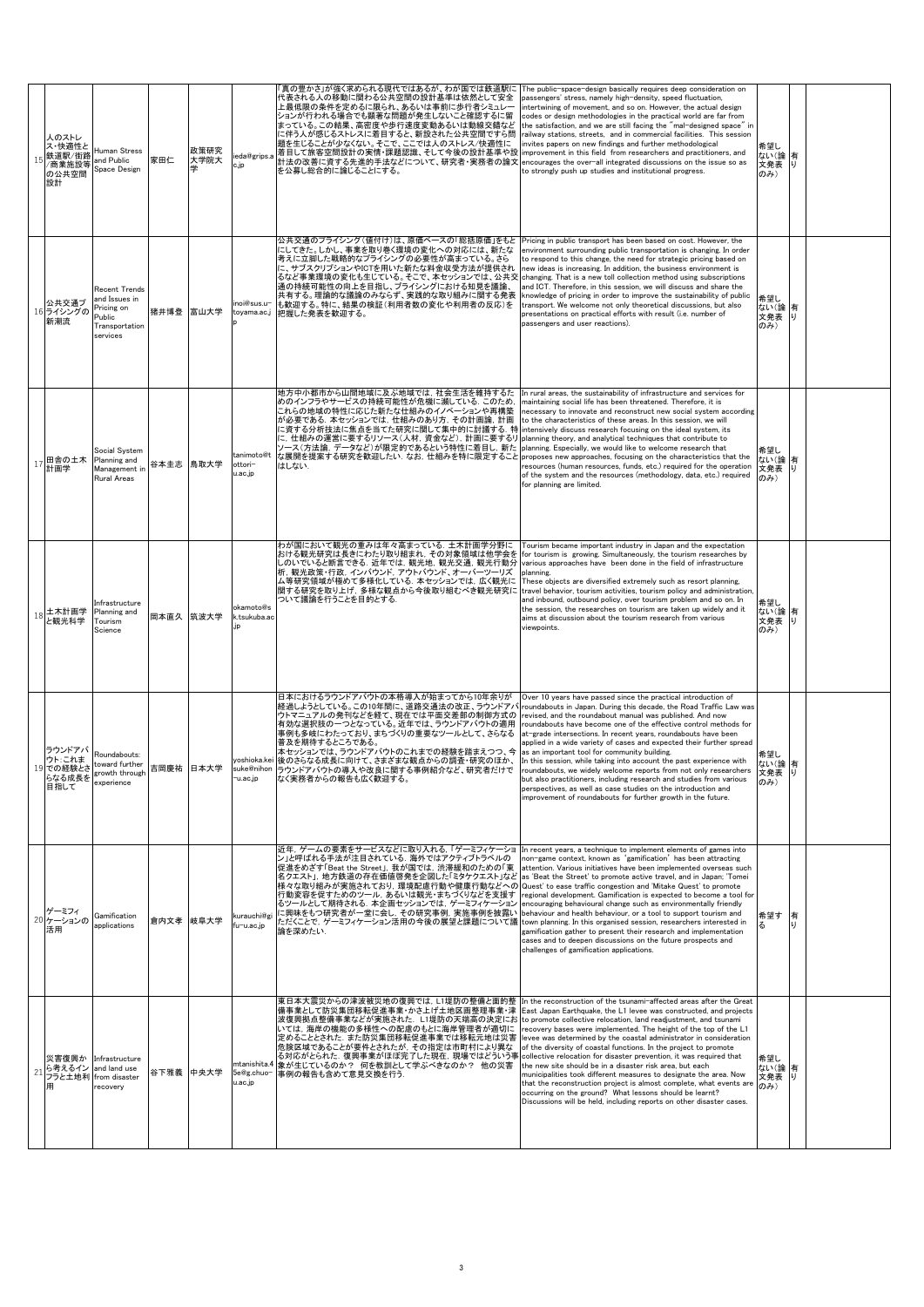| 22 | 都市間交通<br>の現状把握· of Inter-city<br>画手法    | Developments<br>課題理解·計 transportation<br>researches                 | 山口裕通 金沢大学 |              | hyamaguchi<br>wa-u.ac.jp         | 都市間をまたぐような長距離交通には,複数の交通機関にまたがる複<br>雑なネットワーク効果や、交通発生の非日常性・季節変動などの特徴<br>が多く存在する。そのため、多くのトピックにおいて都市圏内の交通と<br>異なるアプローチが必要となる。そこで、本企画セッションでは、都市間<br>交通に関連する分析を広く集めて討論することで、都市間交通に関連<br>する知識の共有と、特有の性質を扱う研究手法の発展を目指す、その<br>ため,都市間交通・長距離交通を対象として, 1) 調査・データ解析手<br>法, 2)ネットワークの設計, 3)関連事象の解析, 4)(コロナ禍・災害事象<br>@se.kanaza などを含む)近年の長距離旅行·交通の現況把握などに取り組んだ報<br>告を幅広く歓迎する.                                                                                                                                                                                        | For the analyses of inter-city (long-distance) passenger<br>transportation, Methodologies similar to intra-city transportation<br>ave often been applied. However, we often required a different or<br>specialized approach for inter-city transportation, because of its<br>features (e.g., irregular trip generation, incomplete information of<br>travelers, supply constraints derived from low demand density, and<br>complex effect of service through the multi-modal network). This<br>session aims to develop the techniques for inter-city transportation<br>research by discussing any types of related research. A wide range<br>of analyzes related to intercity transportation is welcomed for<br>discussing the characteristics of intercity transportation from<br>multiple perspectives.     | 希望し<br>ない(論<br>文発表<br>のみ) | 有<br>IJ  |  |
|----|-----------------------------------------|---------------------------------------------------------------------|-----------|--------------|----------------------------------|-------------------------------------------------------------------------------------------------------------------------------------------------------------------------------------------------------------------------------------------------------------------------------------------------------------------------------------------------------------------------------------------------------------------------------------------------------------------------------------------------------------------------------------------------------|---------------------------------------------------------------------------------------------------------------------------------------------------------------------------------------------------------------------------------------------------------------------------------------------------------------------------------------------------------------------------------------------------------------------------------------------------------------------------------------------------------------------------------------------------------------------------------------------------------------------------------------------------------------------------------------------------------------------------------------------------------------------------------------------------------------|---------------------------|----------|--|
|    | 国際·国内物 Port -<br>23 クにおける拠 and Domestic | 流ネットワー International<br>点としての港 Transportation<br>Hub-               | 石黒一彦      | 神戸大学<br>大学院  | u.ac.jp                          | 港湾荷役の自動化が急速に進展している. 最近は貿易自由化の流れ<br>と貿易管理強化の流れが同時に進展したところに,新型コロナウイル<br>スの影響も重なり、国際物流の市場環境変化は一段とそのスピードを<br>上げている. 国内物流においては, 国際戦略港湾の活用による輸出入<br>企業の競争力強化のため、運輸部門における二酸化炭素排出量削減<br>のために、内航海運のさらなる有効利用が欠かせない. 本セッションで<br>は、港湾、海運、ならびに関連するロジスティクス環境の現状の課題と<br>ishiguro@ma 将来の見通しについて情報を共有し, 今後の港湾政策, 海運政策, 物<br>ritime.kobe- 流企業戦略のあり方について集中討議を行う.                                                                                                                                                                                                         | Automation of terminal operation has rapidly implemented in many<br>ports. The trade liberalization and strengthening trade control have<br>progressed simultaneously and rapidly in a couple of years. The<br>COVID-19 had a great and probably irreversible impact on<br>international maritime transport market this year. It is desirable to<br>make an effective use of coastal shipping in order to promote Super<br>Hub Ports to reinforce international competitiveness of industries<br>and to reduce carbon footprint of transportation sector in Japan.<br>This session aims to share information on current situation and<br>future prospects of port, shipping industry and related logistics<br>environment and to discuss port policy, maritime policy and<br>strategy of logistics industry.  | 希望し<br>ない(論<br>文発表<br>のみ) | 有<br>LJ  |  |
|    | 考える                                     | 24 安全·安心を safety, security<br>and relief                            | 藤生慎       | 金沢大学         | azawa-<br>u.ac.jp                | 安全とは、「人とその共同体への損傷、ならびに人、組織、公共の所有<br>物に損害がないと客観的に判断されること」一方,安心とは,「人が知 their communities, as well as to persons, organizations, and public<br> 識・経験を通じて予測している状況と大きく異なる状況にならないと信じ property. On the other hand, security is the belief that the situation<br>ていること、自分が予想していないことは起きないと信じ何かあったとし<br>ても受容できると信じていること」である. また, これらの定義について<br> は,社会を巡る諸情勢の変化を踏まえ,多様に変化していくものと考え  unexpected will happen, and the belief that anything that happens is<br>られる。そこで、本セッションでは、「安全」および「安心」の考え方を踏<br>fujiu@se.kan まえ、交通・防災・まちづくり分野における、「安全・安心」について検討<br>した研究発表を募集する. | Safety is objectively judged to be free from damage to persons and<br>will not be significantly different from what a person anticipates<br>through knowledge and experience, the belief that nothing<br>acceptable. These definitions are expected to change in various<br>ways based on changes in social conditions. In this session, we call<br>for research presentations on safety and security in the fields of<br>transportation, disaster prevention, and urban planning, based on<br>the concepts of safety and security.                                                                                                                                                                                                                                                                           | 希望し<br>ない(論<br>文発表<br>のみ) | 有<br>U)  |  |
|    | 特車通行を<br>25 取り巻く諸課                      | Issues of<br>oversize/overw 塩見康博<br>eight vehicles                  |           | 立命館大<br>学    | shiomi@fc.ri<br>tsumei.ac.jp     | 機動的で柔軟な陸上輸送システムの実現は物流の効率化, ひいては<br>生産性の向上のためには必要不可欠である. しかしながら, 長さ・総重<br>量などが制限値を超える特殊車両(特車)の通行許可制度は, 煩雑な<br>認可プロセスを要し,許可取得に多大な時間がかかる. これによる運<br>送事業者・道路管理者双方の負荷は大きく、その改善は喫緊の課題。<br>なっている. 本セッションでは, 特車制度に関わる課題整理, 特車の経<br>路選択や交差点内での走行軌跡などの挙動実態の解明とモデル化.<br>特車通行許可手続きの効率化に資する要素技術開発のほか, 物流効<br>率化に向けた取り組みなどに関する報告を募集する. その上で, 特車<br>に関わる包括的な議論を行うことを目的とする.                                                                                                                                                                                           | The realization of a flexible transportation system is essential to<br>improve the efficiency of logistics and productivity. However, the<br>current permission system for oversize/overweight vehicles<br>(OS/OW vehicles) requires a time-consuming approval process that<br>places a heavy burden on both private logistics companies and road<br>administrators. This session will provide a comprehensive<br>discussion on OS/OW vehicles. We call for contributions that<br>provide comprehensive reviews of the OS/OV permission systems,<br>the analysis and modeling of OS/OV vehicles behavior,<br>development of elemental technologies that contribute to improving<br>the efficiency of the OS/OV transportation, and other related<br>efforts to improve the logistics efficiency.              | 希望し<br>ない(論<br>文発表<br>のみ) | 有<br>IJ  |  |
|    | 鉄道に関す<br>26 る研究,政<br>茦. 実践              | Railwav<br>Research,<br>Policy and<br>Practice                      | 日比野直<br>彦 | 政策研究<br>大学院大 | ac.jp                            | 今後も魅力と活力のある「鉄道」および「沿線地域」であり続けるため<br>に、 本セッションでは、 鉄道に関する研究を幅広く募集し、 学術的だけ<br>でなく実務的な視点も加えて議論する.<br>(例えば, 1) 新型コロナウイ<br>ルス感染症の影響, 働き方の変化(テレワーク等)の影響, 2)今後の<br>鉄道整備のあり方,需要予測手法,整備効果の計測・評価, 3)鉄道と<br>まちづくり、交通相互の連携方策、鉄道事業者の実践等)これらを踏ま<br>え、鉄道に関する研究・政策課題を明らかにすることにより、今後のさ<br>hibino@grips らなる研究, 政策, 実践に繋げることを目的としている.                                                                                                                                                                                                                                     | n this session, railway services, collaboration with urban planning,<br>evaluation of railway development, impact of COVID-19, as well as<br>passenger demand forecast are discussed with the purpose of<br>maintaining attractiveness and vitality of both railways and areas<br>along railway lines, from not only academic but also practical<br>viewpoints. The objective of the discussion is to identify issues of<br>railway research and policy and to lead to an opportunity for new<br>research, policy and practice for railways.                                                                                                                                                                                                                                                                  | 希望し<br>ない(論<br>文発表<br>のみ) | 有<br>ΙIJ |  |
|    | 地域公共交<br>27<br>通サービス<br>の計画技術           | Planning<br>technology for<br>local public<br>transport<br>services | 喜多秀行      | 株式会社<br>長大   | kita@crystal<br>kobe-<br>u.ac.jp | 地方財政の逼迫や人口低密地域の拡大、生活様式の変化など、地域<br>公共交通を取りまく環境が厳しさを増す一方、新たな交通技術に関わ<br>る社会実験や交通税に関する議論など、各地でさまざまな試みがなさ<br>れている.住民の生活を支え地域社会を活力あるものとするためにど<br>のような仕組みをつくればよいのか、その基盤となるのが計画技術で<br>ある. 本セッションでは, 公共交通をとりまく環境の推移と技術開発の<br> 動向を見すえ, 計画策定に関わる手法や法, 制度等について, その有<br>効性と限界, 問題点などに関する最新の知見を持ち寄り, 集中的な討<br>議を通じて、生活交通サービス確保のための技術の一層の充実と実<br>用展開を図りたい.                                                                                                                                                                                                           | While the environment surrounding local public transportation is<br>becoming more severe, various attempts are being made in many<br>places, such as social experiments related to new transport<br>technologies and discussions on transportation taxes. The planning<br>technology is the basis of what kind of mechanism should be<br>created to support the lives of residents and make the local<br>community vibrant. In this session, we will bring together the latest<br>findings on the effectiveness, limitations, problems, etc. of methods<br>and legal systems related to planning, and would like to further<br>enhance and practically develop the technology for securing daily<br>transport services through intensive discussions, with looking at<br>trends in technological development. | 希望し<br>ない(論<br>文発表<br>のみ) | 有<br>L)  |  |
|    | 28 を活用した交 utilizing new<br>通調査          | 新たな技術 Traffic survey<br>technology                                  | 柳沼秀樹      | 東京理科<br>大学   | yaginuma@r<br>s.tus.ac.jp        | 昨今の交通調査では、カメラやWi-Fi, BLE, 加速度・ジャイロセンサな<br>ど様々な最新技術を積極的に活用した多様な交通観測が行われてい<br>る. さらに深層ニューラルネットワークを始めとする機械学習理論を援<br>用したデータの補正・生成技術が適用されており,時間的・空間的にも<br> 高解像度なデータ取得することが試行されている. 本セッションでは,<br>交通調査に関する新たな調査手法や解析手法について,幅広く議論を<br>する場としたい.                                                                                                                                                                                                                                                                                                                | In recent traffic surveys, we are actively utilizing the latest<br>technologies such as cameras, Wi-Fi, BLE, and acceleration / gyro<br>sensors to observe various traffic. Furthermore, data correction /<br>generation technology neural networks that utilize machine learning<br>heory such as deep have been applied, and attempts have been:<br>made to acquire high-resolution data temporally and spatially. In<br>this session, we would like to discuss a wide range of new research<br>and analysis methods related to traffic surveys.                                                                                                                                                                                                                                                            | 希望し<br>ない(論<br>文発表<br>のみ) | 有<br>IJ  |  |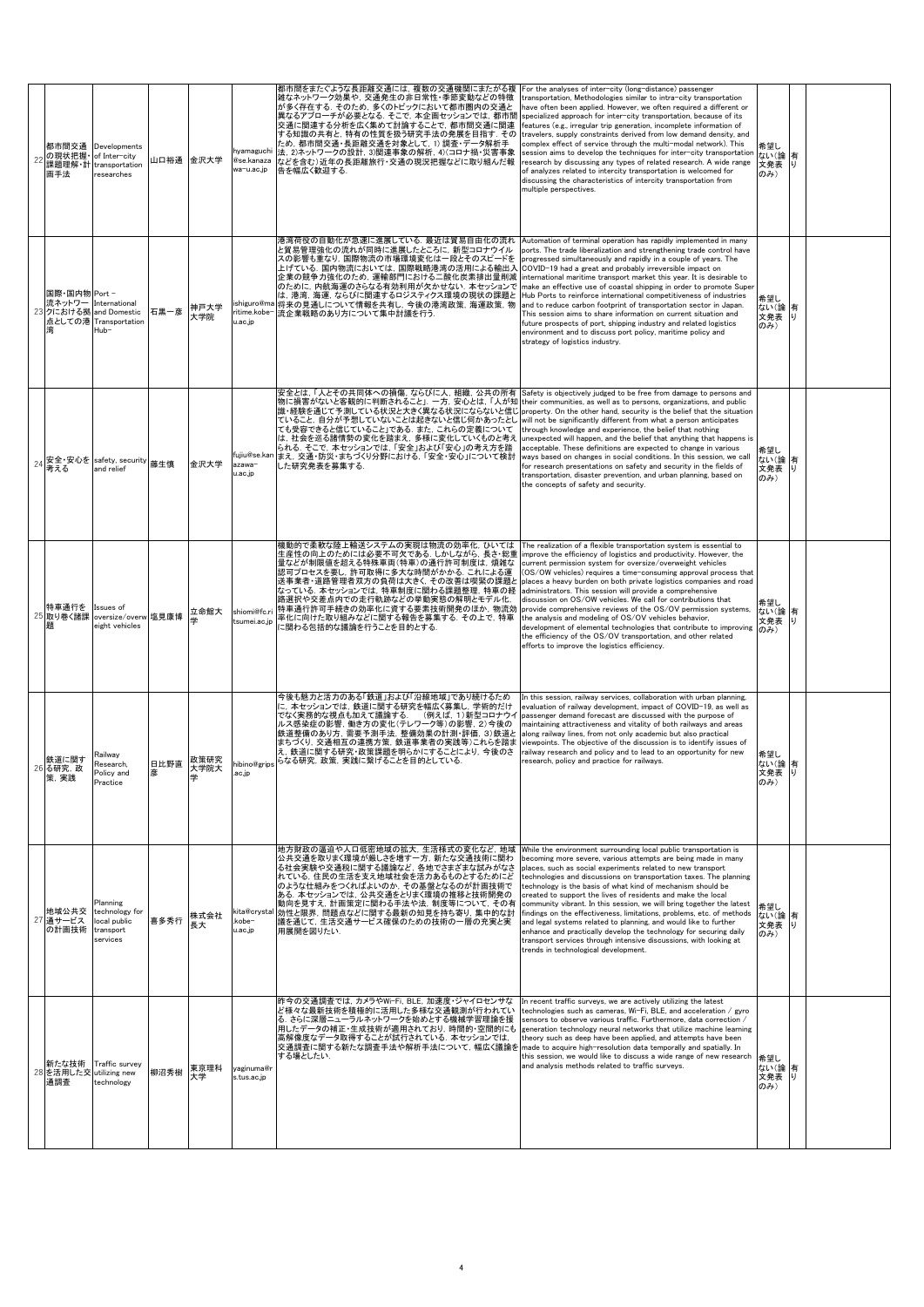|    | 車道通行自<br>29 転車の交通<br>安全対策      | Traffic safety<br>neasures for<br>bicycles on<br>roadways                                 | 吉田長裕      | 大阪公立<br>大学大学 | yoshida-<br>na@omu.ac.                 | ーマでは、自転車交通の普及に伴う車道での自転車重大事故の<br>特徴を把握し、調査や実験による科学的知見に基づいて、新たな安全<br>対策を提案することを目的としています。この目的を達成するために、<br>最新の画像解析技術、ドライブレコーダーデータ、移動式プローブ自転<br>車、サイクリングシミュレーター(CS)、協調型サイクリングシミュレー<br>ター(CCS)を用いて、車道における自転車の事故に関する観察調査を<br>実施する予定である。本セッションでは、これらの調査や実験の結果に<br>ついて、参加者を交えて集中的に議論します。                                                                                                                                                                                    | The objective of this theme is to understand the characteristics of<br>serious bicycle accidents on roadways as bicycle traffic becomes<br>more prevalent, and to propose new safety measures based on<br>scientific findings from surveys and experiments. To achieve this<br>objective, observational and experimental studies of bicycle<br>incidents on roadways were conducted using the latest image<br>analysis technology, drive recorder data, mobile probe bicycles,<br>cycling simulators (CS), and cooperative cycling simulators (CCS).<br>In this session, the results of these surveys and experiments will be<br>discussed intensively with participants.                                                                                                                                                                       | 希望し<br>ない(論<br>文発表 り<br>のみ)   | 有       |  |
|----|--------------------------------|-------------------------------------------------------------------------------------------|-----------|--------------|----------------------------------------|--------------------------------------------------------------------------------------------------------------------------------------------------------------------------------------------------------------------------------------------------------------------------------------------------------------------------------------------------------------------------------------------------------------------------------------------------------------------|-------------------------------------------------------------------------------------------------------------------------------------------------------------------------------------------------------------------------------------------------------------------------------------------------------------------------------------------------------------------------------------------------------------------------------------------------------------------------------------------------------------------------------------------------------------------------------------------------------------------------------------------------------------------------------------------------------------------------------------------------------------------------------------------------------------------------------------------------|-------------------------------|---------|--|
| 30 | インフラマネ<br>ジメントとDX              | nfrastructure<br>Management<br>and Its DX                                                 | 貝戸清之      | 大阪大学<br>大学院  | kaito@ga.en<br>g.osaka-<br>u.ac.jp     | 土木工学分野においては,様々な場面でDX化が推進されている. イン<br>フラマネジメント分野においてもそれは例外ではない. その一方でDX化 no exception in the field of infrastructure management. On the<br>によってもたらされる効果(意思決定の高度化,業務の効率化)につい<br>ては議論がなされていない、本セッションではこの点について集中的に<br>議論を行う. ただし, この枠にとらわれず, 劣化予測やライフサイクル費 this session, we will focus on this point. However, regardless of this<br>用評価などのインフラマネジメントの基礎的な検討事例も含める. さら<br>に, データサイエンス, AI, EBPM, レジリエンス評価などをキーワードと<br>する要素技術についても積極的に取り扱う.                             | In civil engineering. DX is being promoted in various situations. It is<br>other hand, there is no discussion about the effects (advanced<br>decision-making, operational efficiency) brought about by DX. In<br>frame, basic study cases of infrastructure management such as<br>deterioration prediction and life cycle cost evaluation are also<br>included. In addition, we will actively deal with elemental<br>technologies with keywords such as data science, AI, EBPM, and<br>resilience evaluation.                                                                                                                                                                                                                                                                                                                                   | 希望し<br>ない(論有<br>文発表 り<br>のみ)  |         |  |
| 31 | RTとスマー<br>トなまちづく               | Light rail<br>system for<br>smart city                                                    | 南聡一郎      | 国土交通<br>省    | nan-<br>sou@r.sann<br>et.ne.jp         | LRTはこの約40年の間, 欧米を中心に新設や路線の延伸が積極的に<br>おこなわれてきた. LRTは低床化や架線レスなどの新技術の導入,都<br> 市景観と一体となったデザイン戦略, 道路交通量制御との連携やマル<br>チモーダルへの対応などシステムとしての改良が進み、安価で合理的<br>な軌道系都市交通に進化し,近年ではMaaSの活用も進んでいる。LRT<br>のバリアフリー、環境やアメニティといった特性は、住みたい街としての<br>魅力を高め、スマートシティ実現に貢献する。本企画セッションでは,<br>LRT導入の従前からの課題のみならず, スマートなまちづくりへの貢献<br>という視点についての知見をさらに深化させるために,多面的かつ集<br>中的に討議したい.                                                                                                                | Since 1980s, many LRTs have been introduced and extended lines<br>all over the World. In this context, LRT has evolved into an<br>nexpensive and rational rail urban transport system through the<br>introduction of new technologies, design strategies, linkage with<br>multi-modal policy. In recent years, with the emergence of MaaS, it<br>is also being used as a tool for realizing smart urban development.<br>The discussion about LRTs in this session will focus not only on<br>conventional issues "in implementing LRTs" but also on its<br>contribution to smart urban development.                                                                                                                                                                                                                                              | 希望し<br>ない(論<br>文発表<br>のみ)     | 有<br>IJ |  |
|    | 都市とエネ<br>ルギー                   | City and<br>Energy                                                                        | 浦田淳司      | 東京大学<br>大学院  | urata@bin.t.<br>tokyo.ac.jp            | 東日本大震災を機に顕わになった日本の国土全体に及ぶエネルギー<br>問題. カーボンニュートラルが世界的なターゲットになる中, 国内でも太<br>陽光や風力などの再生可能エネルギーによる発電が増えつつある. し<br>かしながら,出力変動の大きい再生可能エネルギーは,ベースロード<br>電源との組合せが必須であり, Demand Responseの必要性も指摘され<br>ている. また, EV車の普及・蓄電池の技術発展が進む中, 分散型エネ<br>ルギーシステムの都市実装が各国で議論されている.<br>本セッションでは、エネルギーに関わる都市活動や地域計画, 交通計<br>画についての研究を広く募集する. 土木計画とは密接に関わるエネル<br>ギーの問題に向き合って、考えていきたい.                                                                                                         | The 2011 Great East Japan Earthquake and Tsunami have brought<br>to light the energy problems affecting Japan. With carbon neutrality<br>becoming a global target, using renewable energy sources such as<br>solar and wind power is increasing in Japan. However, renewable<br>energies with large output fluctuations need to support by base-<br>load power sources, and the need for demand response is clear. In<br>addition, with the spread of EVs and the technological development<br>of storage batteries, urban implementation of distributed energy<br>systems is being discussed in many countries.<br>In this session, we call for a wide range of research on energy-<br>related urban activities and regional planning. We would like to<br>consider energy issues, which are closely related to civil<br>engineering planning. | 希望し<br>ない(論<br>文発表<br>のみ)     | 有<br>IJ |  |
|    | MaaSの実<br>33 践·実証と理 studies on | Theoretical and<br>practical<br>Mobility as a<br>Service                                  | 神田佑亮 等専門学 | 呉工業高<br>校    | kanda@kure<br>nct.ac.jp-               | Mobility as a Service(MaaS)に関する取り組みが全国各地で行われて<br>いる. 移動環境の改善や関連ビジネスの高度化を実現する絶好の機<br>会といえ、都市部や地方部が抱える移動や都市、ライフスタイルに関<br>連する各種課題の改善への寄与が期待される. 一方, 実証実験・パイ<br>ロットプロジェクトから実装への円滑な移行や、技術シーズと地域ニー<br>ズのマッチングなどにおける課題も依然として散見される. 世界的に大<br>きな潮流を形成しているMaaSについて、今,実践・実証的な取り組みに<br>おける仮説検証的な観点と理論的観点の双方から知見を蓄積すること<br>が不可欠といえ、本企画論文部門では関連研究の発表を期待するとこ<br>ろである.                                                                                                             | Mobility as a Service (MaaS) initiatives are taking place all over<br>Japan. It is too vital opportunity to miss to improve mobility<br>environments and advance related businesses. MaaS should<br>improve mobility, cities, and lifestyle-related issues in urban and<br>rural areas. On the other hand, problems are still to be addressed,<br>such as the smooth transition from pilot projects to implementation<br>and the matching of technological seeds with local needs. It is<br>essential to accumulate knowledge on MaaS from both practical,<br>empirical, and theoretical perspectives. This session welcomes<br>presentations of related studies                                                                                                                                                                                | 希望し<br>ない(論 有<br>文発表 り<br>のみ) |         |  |
| 34 | 交通流の観<br>測・理論・解<br>析技術の進<br>化  | Evolution of<br>measurement.<br>theory, and<br>analysis<br>techniques for<br>traffic flow | 安田昌平      | 東京大学<br>大学院  | s.yasuda@ci<br>vil.t.u-<br>tokyo.ac.jp | 車両感知器等の設置型センサーに加え、GPS車載器やスマートフォン<br>等の移動型センサーの普及により、日々大量の交通流データが蓄積さ sensors (e.g. detectors, GPS devices, and smartphones) every day.<br>れるようになった。交通流理論やAI・機械学習等のビッグデータ解析技 With the development of traffic flow theories and machine learning<br>術の発展に伴い、観測される交通流は精緻化し、理論や解析技術は<br>高度化している。今後、自動運転やコネクティッド車両、5Gなどの新技<br>術の普及を想定し、観測・理論・解析技術の更なる進化が必要と考え<br>る。本セッションでは、歩行者・自転車・パーソナルモビリティ・自動車な<br>どの多様なモビリティの交通流を対象に、将来を見据えた円滑・安全・<br>快適性の向上に資する技術について議論することを目的とする。 | A large amount of traffic flow data is being accumulated by various<br>technologies, observed data are becoming more sophisticated and<br>the theories are advancing. In the future, it will be necessary to<br>make further evolution of measurement, theory in anticipation of<br>new technologies such as automated driving, connected vehicles.<br>and 5G. In this session, we widely call for the papers regarding<br>observation, analysis, modeling of any types of moving objects<br>including vehicles, pedestrians, bicycles, and personal mobilities,<br>and aim to discuss the possible solutions to traffic-related<br>problems in the coming era.                                                                                                                                                                                 | 希望し<br>ない(論<br>文発表<br>のみ)     | 有<br>IJ |  |
|    | 立地分析・シ Location<br>35 ミュレーショ   | analysis and<br>Simulation                                                                | 鈴木温       | 名城大学         | atsuzuki@m<br>eijo-u.ac.jp             | 立地に関する研究は、長年取り組まれてきた古典的な研究テーマであ<br>る。しかし、GIS等のツールの進化、先進的なシミュレーションモデルの<br>開発、空間データの利用拡大等によって、近年、立地研究は発展を遂<br>げている。一方、実務においても立地適正化計画の策定をはじめ、生<br>活利便施設の立地評価、居住地の災害リスク評価等、立地分析の活<br>用機会は拡大している. そこで、本セッションでは、立地分析やシミュ<br>レーションに焦点を当て、住宅立地、商業施設立地、事業所立地等を<br>対象とした立地分析やシミュレーション、実務における活用事例に等関<br>する研究発表をしていただき、立地分析の今後の発展可能性や応用<br>可能性等について、討議する。                                                                                                                      | Location analysis is a classic research topic that has been<br>addressed for many years. However, location research has been<br>developing in recent years with the evolution of GIS and other<br>tools, development of advanced simulation models, and expanding<br>spatial data availability. On the other hand, opportunities to utilize<br>location analysis are expanding in practice. In this session, we will<br>focus on location analysis and simulation, and will discuss the<br>future possibilities of location analysis and its applications through<br>presentation relating to the research on location analysis and<br>simulation for residential, commercial, and business locations, as<br>well as examples of practical applications.                                                                                        | 希望し<br>ない(論<br>文発表<br>のみ)     | 有<br>IJ |  |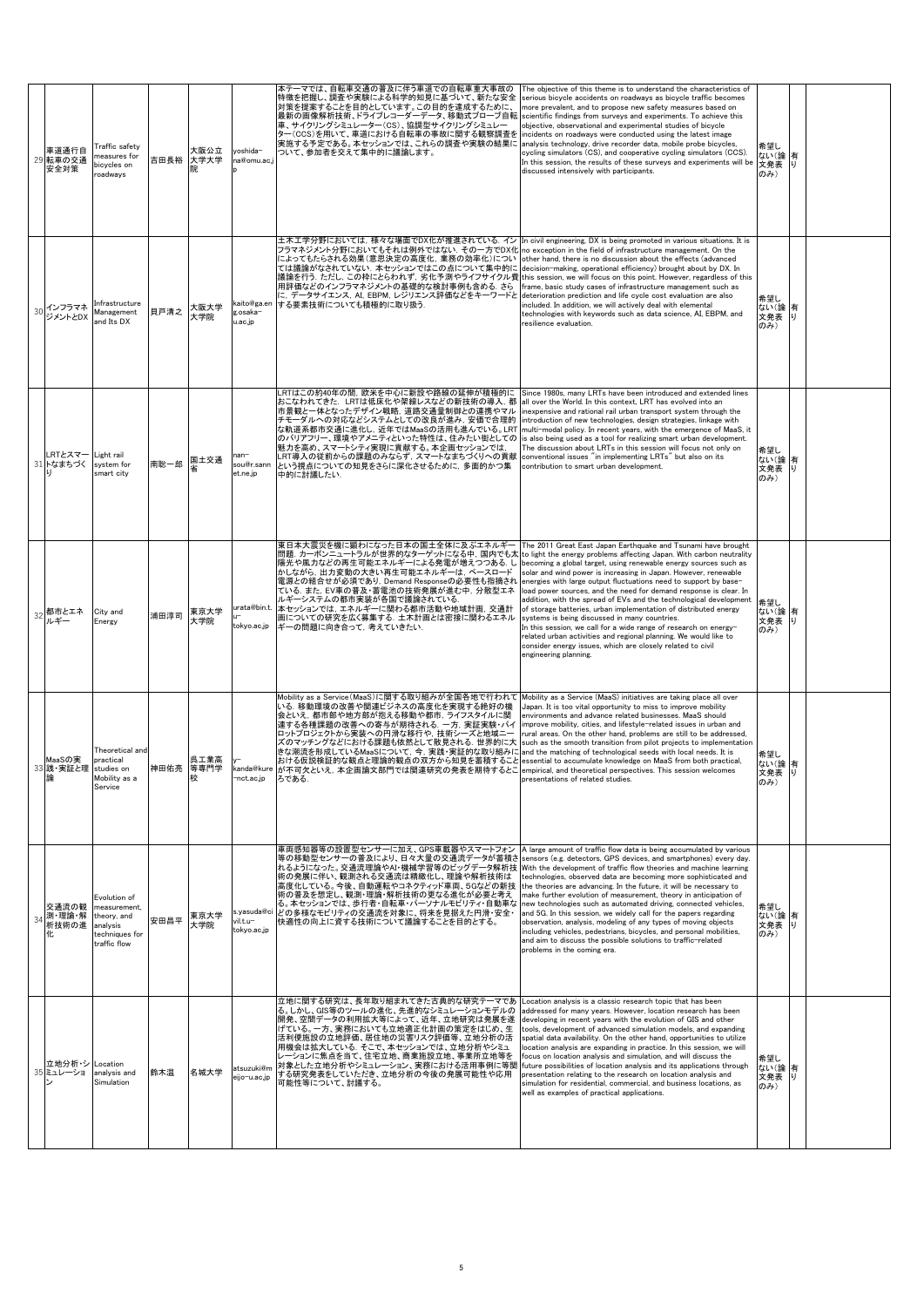|    | 高齢者の交<br>36 通安全施策                             | Exploring and<br>evaluation of<br>traffic safety<br>の検討·評価 measures for<br>the older | 佐々木邦      | 早稲田大<br>学    | sasaki.k@wa<br>seda.jp                         | 高齢者の交通安全は, 全国で喫緊の課題として取り上げられ, 様々な<br>施策が 実 施されている. その中には, 免許返納に代表される運転免<br>許制度の様々な変更や 代替移動手段の提供, 新たなパーソナルモビ<br>リティの導入などの移動手段に係る 施策や, 買い物や医療といった<br>サービス提供側の, オンライン化・デリバリー 化, 施設立地の改善な<br>ど, 自動車に頼らない生活を可能にする取り組みもある. いずれも高<br>齢者の事故予防・交通安全に貢献し, 地域高齢者のWell-beingの向上<br>を目指したものであり、それらの視点からの評価が望まれる。<br>本セッションでは,様々な視点から高齢者の交通安全施策の検討及<br>び, 評価を行 う研究を議論したいと考えている.                                                                                     | Traffic safety for the older is an urgent issue in Japan, and various<br>neasures are implemented. These include various changes to the<br>driver's license system and the introduction of new personal<br>mobility devices. There are also efforts to make car-independent<br>ifestyles possible. All of these measures contribute not only to<br>accident prevention and traffic safety for the older, but to improve<br>the well-being of the older. These measures should be evaluated<br>from these perspectives.<br>In this session, we would like to discuss the studies that examine<br>and evaluate traffic safety measures for the older from various<br>perspectives.                                                                                                                           | 希望し<br>ない(論<br>文発表 り<br>のみ) | 有       |         |
|----|-----------------------------------------------|--------------------------------------------------------------------------------------|-----------|--------------|------------------------------------------------|-------------------------------------------------------------------------------------------------------------------------------------------------------------------------------------------------------------------------------------------------------------------------------------------------------------------------------------------------------------------------------------------------------------------------------------------------------|------------------------------------------------------------------------------------------------------------------------------------------------------------------------------------------------------------------------------------------------------------------------------------------------------------------------------------------------------------------------------------------------------------------------------------------------------------------------------------------------------------------------------------------------------------------------------------------------------------------------------------------------------------------------------------------------------------------------------------------------------------------------------------------------------------|-----------------------------|---------|---------|
|    | COVID-19と<br>37 モビリティの<br>マネジメント              | COVID-19<br>and<br>Managament of<br>Mobility                                         | 鈴木春菜      | 山口大学         | suzuki-<br>h@yamaguc<br>hi−u.ac.jp             | ·COVID-19の感染拡大と長期化に伴い、未知のウイルスに対する脅威 <br>感から、人々の意識やライフスタイルも大きく変容した。そして、社会の<br>システムも変化しつつある。結果、モビリティや都市も大きなダメージを<br>受けてしまった. COVID-19の影響度は徐々に緩和しつつあるが, この<br>混乱かつ疲弊した状況からの回復に向けた議論やアクションが急務で<br>ある.<br>このセッションでは, COVID19がモビリティや人々の行動や社会にもた<br>らした影響. また. COVID-19への対応を通じて明らかとなった社会の<br>課題を改めて整理するとともに、この状況からの回復の方向性、またこ<br>の教訓からのレジリエントなモビリティや社会について議論する.                                                                                              | -With the spread and prolonged infection of COVID-19, people's<br>wareness and lifestyles have changed dramatically due to the<br>sense of threat posed by the unknown virus. And social systems<br>are also changing. Although the impact of COVID-19 is gradually<br>easing, there is an urgent need for discussion and action to recover<br>rom this confusing and exhausting situation.<br>-In this session, we will review the impact of COVID19 on mobility.<br>human behavior and society, and the social issues that have been<br>identified through the response to COVID-19, and discuss the<br>direction of recovery from this situation and resilient mobility and<br>society based on the lessons learned.                                                                                    | 希望し<br>ない(論<br>文発表<br>のみ)   | 有<br>IJ |         |
|    | 38 災害時の輸<br>送システム                             | Transportation<br>Systems during 杉浦聡志<br>Disasters                                   |           | 北海道大<br>学大学院 | sugiura@eng<br>hokudai.ac.j                    | 近年頻発する大規模な災害は、輸送網の機能低下、需要の集中に<br>よって輸送システムに混乱を生じ,避難,復旧の遅れによって,被害の<br>拡大を招いてきた. 電気自動車, 自動運転車などの新しいモビリティは<br>電力網や情報通信網に依存し、災害時の輸送システムにおいて輸送<br>網のみならず多種のネットワークにおける相互依存を考慮する必要性<br>を示唆している. 本セッションは災害時の輸送システムに焦点をあて,<br>過去の災害時に生じた事象の要因分析,災害時交通マネジメント施<br>策, 事前防災のための輸送網の信頼性, 脆弱性分析, 輸送網の強靭<br>化施策などを中心に災害の事前事後、需要、供給およびこれらが相互<br>に関連するトピックを幅広く議論する場としたい.                                                                                                | Large-scale natural disasters have frequently caused disruptions in<br>the transportation system due to the degradation of transportation<br>network functions and the concentration of demand. These<br>disruptions have led to delays in evacuation, recovery, and have<br>resulted in increased losses. In order to prepare for possible<br>disasters in the future, knowledge accumulation on transportation<br>system during disasters is urgently needed. This session focuses on<br>transportation in times of disaster, and provides an opportunity to<br>discuss a wide range of topics related to pre- and post-disaster,<br>demand-side, supply-side, and their interrelationships.                                                                                                             | 希望し<br>ない(論<br>文発表<br>のみ)   | 有       |         |
|    | 小型1人乗り<br>モビリティの<br>39 混在する道<br>路交通環境<br>のあり方 | Road traffic<br>environment<br>mixed with<br>personal<br>mobility<br>vehicles        | 井料美帆      | 名古屋大<br>学大学院 | iryo@nagoy<br>a-u.jp                           | 近年,電動キックボードをはじめとした低速1人乗りの電動モビリティの<br>導入・普及が世界的に急速に進んでおり,わが国でも社会実験や道路<br>交通法の改正により環境が整えられつつある。低炭素な次世代モビリ<br>ティとして期待が高まる一方で,既存交通との混在により生じ得る歩<br>道・車道上の安全性の課題やインフラ整備のあり方など, 検討すべき<br>課題は多い.<br>本セッションでは,電動モビリティの普及に向けた様々な課題について<br>討議を行う.電動モビリティ混在下での道路利用者の心理・行動分析.<br>安全性検討, 道路計画・設計上の課題, 社会的受容や法制度上の課<br>題,海外事例との比較分析等,幅広い観点からの話題提供を歓迎す<br>る.                                                                                                          | Recently, various types of single-seater electric vehicles such as<br>electric scooters have been introduced and started to deploy all<br>over the world, including in Japan. Although they are expected as<br>low-carbon next-generation vehicles, there are still many issues to<br>be solved such as traffic safety issues due to conflict with other<br>ransportation mode and the corresponding infrastructure<br>development.<br>In this session, various issues associated with the introduction of<br>personal mobility vehicles are treated. The topics cover but not<br>imited to psychological and behavioral analysis of road users,<br>safety evaluation, road planning and design, social acceptance, legal<br>systems and overseas practices.                                               | 希望し<br>ない(論<br>文発表 り<br>のみ) | 有       |         |
|    | 航空輸送に<br>40 おけるパラダ<br>イムシフトと<br>航空政策          | Paradigm shift<br>in air transport<br>sector and<br>aviation<br>policies             | 平田輝満 茨城大学 |              | araki.ac.jp                                    | コロナ禍によって航空輸送は大きな打撃を受け, 未だその復旧段階に<br>ある. 一方アフターコロナでは,ICAOが示すようにカーボンニュートラ<br>ルの一層の推進を航空輸送は求められる. このように, 航空輸送はコ<br>ロナ前とは大きく異なったパラダイムのもとで運営される可能性が高く<br>なった。わが国においても航空会社をはじめとしてカーボンニュートラ<br>ルや公衆衛生,防災をより意識した行動を要求され,またそれを後押し<br>する政策, あるいはそれを支える施設が求められる. 本企画セッション<br>terumitsu.hi では以上のような問題意識のもと, アフターコロナにおけるパラダイム<br>rata.a@vc.ib  シフトを念頭に置いた航空輸送のあり方について最新の研究成果に基  which support the air transport sector's action following the new<br>づき議論を行うものである. | COVID-19 has seriously damaged airline industry. On the other<br>hand, the air transport sector is strongly demanded to contribute to<br>the carbon reduction more than ever after the COVID-19 disaster<br>is over. In this context, the air transport sector can have a<br>paradigm shift which would be quite different from the before-<br>COVID-19-status. Regarding Japan's case, the air transport sector<br>should act for carbon reduction, public sanitary, and risk<br>management; furthermore, the policies as well as infrastructures<br>paradigm can be required. This session plans to show the recent<br>research outcomes relevant to the air transport sector's new<br>paradigm and discuss its future.                                                                                  | 希望し<br>ない(論<br>文発表 り<br>のみ) | 有       | 英語での発表可 |
| 41 | を考える                                          | 送迎の未来 Future of ride<br>share                                                        | 松島格也      | 京都大学<br>大学院  | natsushima<br>.kakuya.7u@<br>kyoto-<br>u.ac.jp | 家族や友人などが提供する送迎は,従来の公共交通のみではカバー<br>しきれないモビリティやよりすぐれたモビリティを提供している. 送迎が<br>成立するためには,人間関係や信頼,利他的な動機, 地域における<br>ソーシャルキャピタルといった多様な要因が関係しうる、その一方で、<br>送迎が実現するためには送る側の負担を伴う. 自家用有償運送, 相乗  reliability, altruistic motivation, social capital in regions. On the<br>りタクシーといった新しいモビリティサービスは、このような負担を取り<br>除いたり、よりよいサービスを提供できる可能性がある. 現在の送迎行<br>動の現状をふまえて、より望ましい送迎を実現するための方策や、代<br>替となり得るサービスが果たす役割,新たなモビリティを生み出す可能<br>性があるのか,等について議論する.                         | Pick-up and drop-off service offered by family members or friends<br>support important mobility which is not covered only by public<br>transportation service. Whether service provider and picked-up<br>individuals agree or not based upon communication network.<br>other hand, service suppliers should bare its cost to provide<br>services. Private-use onerous transportation, on-demand busses,<br>and shared taxis may not only provide an alternative service but<br>also derive better mobility. We discuss about the necessary policies<br>to support better pick-up and drop-off service and the role of<br>alternative services which would provide better mobility.                                                                                                                         | 希望し<br>ない(論<br>文発表<br>のみ)   | 有       |         |
|    | モビリティの How do we<br>脱炭素化を<br>か?               | realize mobility 加藤 博<br>どう実現する decarbonizatio 和<br>n?                               |           | 名古屋大<br>学大学院 | kato@genv.n<br>agoya-<br>u.ac.jp               | 脱炭素社会実現が重要課題となる中、交通政策でも脱炭素への配慮<br>は当然行われるべきであるが、配慮のために一体何をすればよいの<br>かが明確でない現状がある。このまま放置すれば、コロナ禍によって<br>減退した交通需要が回復しないうちに、脱炭素化にとって交通需要の<br>減少が好都合だとする考え方が広がる懸念がある。<br>本セッションでは、モビリティの脱炭素化をどうすれば進展させることが<br>できるかに関して、交通システムやサービス・マネジメント、都市構造や<br> 将来人口等を考慮した脱炭素化についての研究発表を募る。その上<br>で、発表者・聴講者間で情報・意見交換を行い、交通・環境施策の今後<br>の方向性についても議論する。                                                                                                                  | With a decarbonized society becoming an important issue, the<br>realization of carbon-neutrality should be given priority, especially<br>in transportation policies. However, it is not clear what exactly<br>should be done to decarbonize. In a post-pandemic era, there are<br>concerns that policy and practice will not adequately address<br>mobility decarbonization and only suffice to the traffic demand<br>decrease due to the COVID-19 pandemic.<br>In this session, we invite studies about traffic systems, service<br>management, urban structure, future population, etc., concerning<br>ow mobility decarbonization could be advanced. After that, the<br>presenters and the audience exchange opinions and discuss the<br>future direction of transportation and environmental policies. | 希望し<br>ない(論<br>文発表 り<br>のみ) | 有       |         |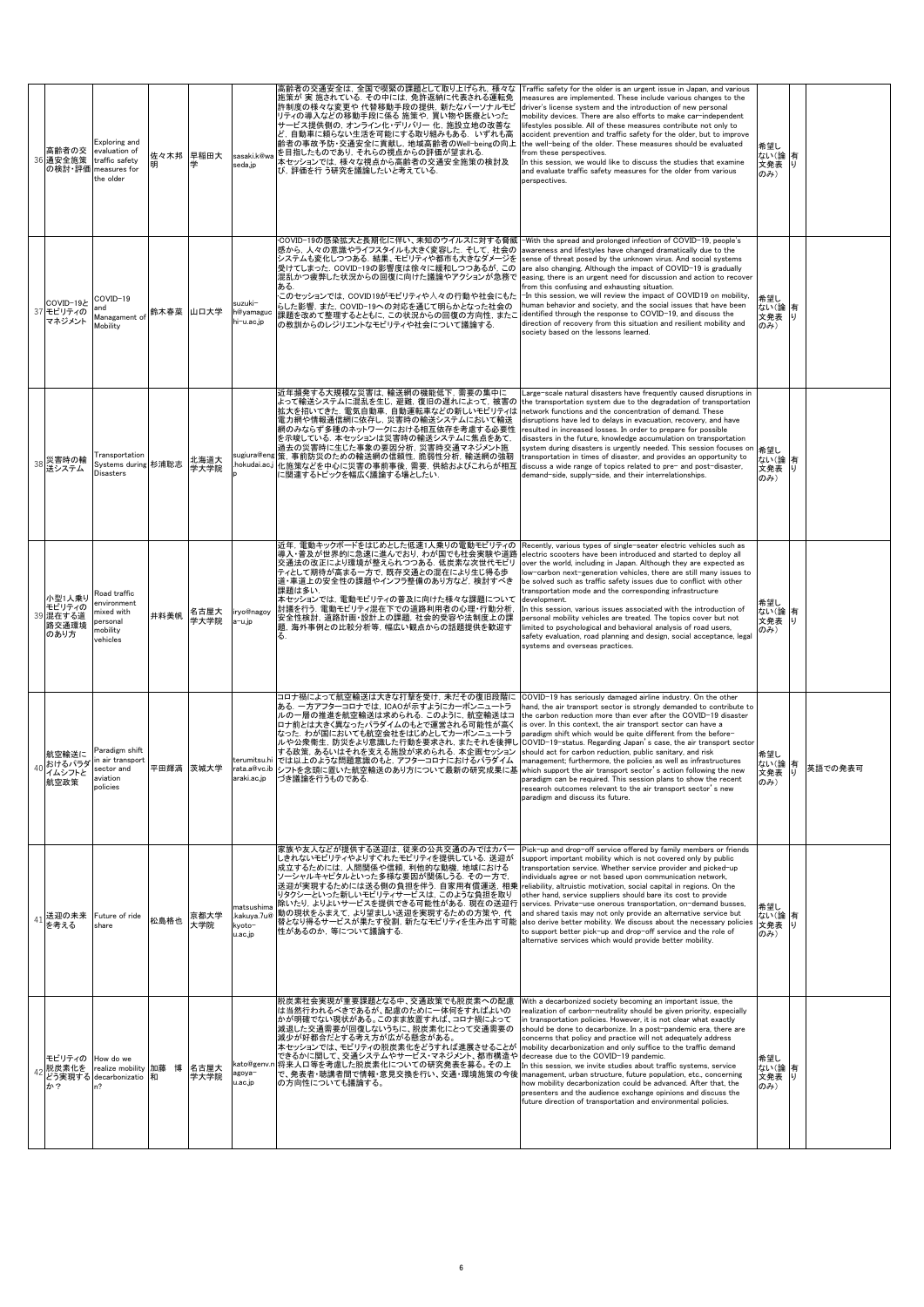| 平面交差部<br>43 の性能向上<br>に向けて            | Toward a<br>performance<br>upgrade of at-<br>grade<br>intersections                              | 鈴木弘司      | 名古屋工<br>業大学大<br>学院 | suzuki.koji@<br>nitech.ac.jp                       | 平面交差部は, 容量上, 安全上の要衝であり, 道路の性能に大きな影<br>響を及ぼすため,適切に計画・設計・運用制御することが求められる.<br>各種センシングデータ等の活用が可能となった今,制御の高度化や効<br>率性, 安全性の向上, また歩行者中心の道路空間整備に向けた検討<br>が求められている.<br>本セッションでは、平面交差部の現象分析や渋滞安全対策の効果検<br>証といった基礎的研究から,機械学習による挙動解析やAIによる制御<br>の高度化、自動運転車や多様なモビリティ混在下の交差点構造や運<br>用の在り方,さらには単路部二段階横断や代替交差点の利活用といっ<br>た応用的な研究まで,わが国の平面交差部の性能向上に関する様々<br>なテーマについて議論したい.                                                                                                                                                                                                     | We would like to discuss the future state for achieving performance<br>upgrade of at-grade intersections. Our focuses are not only<br>fundamental research such as improvement of traffic capacity or<br>safety at intersections, but also applied research such as the<br>advanced movement analyses by machine learning, the<br>implementation of advanced signal control based on AI application<br>at multi-lane roads, the combination of two-stage crosswalk on<br>basic section and signalized intersection, and the possibility of<br>alternative intersections to improve the performance of at-grade<br>intersections.                                                                                                                                                                  | 希望し<br>ない(論<br>文発表 り<br>のみ) | 有        |                                    |
|--------------------------------------|--------------------------------------------------------------------------------------------------|-----------|--------------------|----------------------------------------------------|---------------------------------------------------------------------------------------------------------------------------------------------------------------------------------------------------------------------------------------------------------------------------------------------------------------------------------------------------------------------------------------------------------------------------------------------------------------------------------------------------------------------------------------------------------------|---------------------------------------------------------------------------------------------------------------------------------------------------------------------------------------------------------------------------------------------------------------------------------------------------------------------------------------------------------------------------------------------------------------------------------------------------------------------------------------------------------------------------------------------------------------------------------------------------------------------------------------------------------------------------------------------------------------------------------------------------------------------------------------------------|-----------------------------|----------|------------------------------------|
| IoTセンシン<br>グデータの<br>44 利活用と<br>サービス展 | Utilization of<br>IoT sensing<br>data and<br>service<br>development                              | 中村俊之      | 名古屋大               | tnakamura $\mathit{a}$<br>mirai.nagoya<br>-u.ac.jp | プローブ情報、スマートフォンの位置情報やアプリケーションによる移<br>動体の捕捉、Wi-Fiパケットセンサ、BLEなどのIoTを活用した流動の把<br>握など、現在では多様な方法により、データ収集が行われ、そのデータ<br>を交通計画や施設計画、交通現象分析等で活用することが当たり前の Wi-Fi packet sensors, BLE grasping flow using IoT. Regardless of<br>時代になっている。分野・領域問わず、多様なデータ利活用が行われ<br>ており、MaaSやCASEや都市OSの実証・実装にあたっても、こうした<br>データの利活用が欠かすことができない。本企画セッションでは, 多様<br>なセンシングデータの利活用とそのサービス展開について興味をもつ<br>研究者が一堂に会し、その研究事例、実施事例を披露いただくことで、<br>今後の展望と課題について議論を深めたい.                                                                                                                               | Data is collected and utilized by various methods for traffic<br>planning, facility planning, traffic phenomenon analysis, such as<br>floating car data information, location information of smartphones,<br>the field and area, such data utilization is required for the<br>demonstration and implementation of MaaS. In this session,<br>researchers and practitioners interested in utilization of IoT sensing<br>data and service development gather to present their research and<br>implementation cases and to deepen discussions on the future<br>prospects and challenges.                                                                                                                                                                                                              | 希望し<br>ない(論<br>文発表<br>のみ)   | 有<br>IJ  |                                    |
| 上既存交通<br>45<br>調査の価値                 | 新たなデータ Emerging and<br>classical data<br>for travel<br>と限界を考え analysis: values<br>and challenges | 円山琢也 熊本大学 |                    | takumaru@k<br>umamoto-<br>u.ac.jp                  | GPSデータ,携帯電話基地局データ,プローブカー, スマートカードデー<br>タなど膨大な移動軌跡データの利用が可能となり, パーソントリップ調<br> 査等の既存交通調査との役割分担, 統合・補完利用が求められてい<br>る. また. 既存交通調査においても. トリップの記入漏れ. 調査態度.<br>代理回答・数値の丸め回答の影響等の古くからの課題の再検討も重<br>要である. 本セッションでは, 交通系ビッグデータ等の新しいデータや<br>既存交通調査を利用した利用した学術研究や実務検討事例の発表を<br>幅広く募集する. 海外事例等も参考にした日本の既存交通調査の調<br>査法の改善の方向性も含めて、幅広く議論する機会としたい.                                                                                                                                                                                                                             | Many big data for transportation analysis are available (e.g., GPS,<br>cell phone, probe-car, and smartcard data), and their integration<br>and supplement use with classical travel surveys (e.g., person-trip<br>survey) are important. The classical travel surveys still have<br>challenges to be examined, such as trip misreporting, respondent<br>attitude, proxy respondents, and rounding in records. In this<br>session, we invite presentations using emerging and classical travel<br>survey data. We also discuss how to improve the classical travel<br>survey methods in Japan, considering the examples in other<br>countries.                                                                                                                                                    | 希望し<br>ない(論<br>文発表<br>のみ)   | 有<br>LJ. | 必要に応じ、ポスター<br>セッションへの変更も検<br>討します. |
| 46 地域モビリ<br>ティの再構築                   | Redesign of<br>local public<br>transport                                                         | 岡村敏之 東洋大学 |                    | okamura@to<br>yo.jp                                | 地域の移動(モビリティ)を支える地域公共交通は、あらゆる意味で転<br> 換期にある。いわゆる不採算の路線やネットワークの維持のみなら<br>ず、事業採算性があるとされてきた地域の幹線的な公共交通サービス<br>の維持と向上がこのままでは難しい状況にある 本セッションでは、地<br>域公共交通を、人々の日常的な移動を担保する機能として包括的に<br>「地域モビリティ」と捉えなおし、その再構築に向けた政策、計画、マネ<br>ジメント、技術について論じる。たとえば、既存の公共交通を最大限に<br>生かすための政策論や計画論、技術の活用、それらの実際の取り組<br>みの分析、などに関する論文を募集し、討議をしたい。                                                                                                                                                                                                                                          | Local public transport, which supports regional mobility, is at a<br>urning point. This session discusses policies, plans, management,<br>and technologies for the redesign of local public transport. It is<br>difficult not only to maintain unprofitable routes and networks but<br>also to maintain and improve trunk public transport services that<br>were considered to be profitable. We must comprehensively<br>reconsider local public transport as "regional mobility" as a<br>function that guarantees the daily regional travel of people.                                                                                                                                                                                                                                           | 希望し<br>ない(論<br>文発表<br>のみ)   | 有<br>۱ij |                                    |
| 都市におけ<br>47 る空間のシェ<br>アリンク           | Smart sharing<br>city                                                                            | 長田哲平      | 宇都宮大               | osada–<br>u.ac.jp                                  | 人口減少下の持続可能な都市としてコンパクトシティが注目されてい<br>る. 都市の機能集約を通して魅力的な中心市街地の再生などが推奨さ<br>れる一方で、最新技術を用いてエネルギー効率の高いスマートシティ<br>の構築が進められるなど、様々な都市像が多様な主体によって提案さ<br>れている. 一方都市空間や建築空間, 移動空間などを上手に共有する<br>仕組みは、カーシェアリングをはじめとするシェアリングビジネスなどで<br>実装されている。これらのシェアリングは利用者の利便性増進といった<br>  coppei@cc.u 点から、経済の活性化を導くだけでなく、社会的な様々な課題の解決<br>  webwield life はることが期待される. ここでは,「シェアリング」の概念を中心に新   economy from the viewpoint of increasing user convenience, but<br>tsunomiya- まま、第一次のおけされる. ここでは,「シェアリング」の概念を中心に新   economy from the viewpoint of increasing user convenienc<br>たな都市像のあり方を議論する | Compact cities are attracting attention as sustainable cities in the<br>declining population. Various entities are proposing various urban<br>visions, such as the regeneration of attractive city centers through<br>the concentration of urban functions, and the construction of<br>energy-efficient smart cities using technology. The sharing of urban<br>space, architectural space, and transportation space has been<br>implemented through car sharing and other sharing businesses.<br>These sharing systems are expected not only to revitalize the<br>also to provide solutions to various social issues. In this session, we $(0.3)$<br>discuss the concept of "sharing" as the basis for a new type of<br>city.                                                                     | 希望し<br>ない(論<br>文発表          | 有<br>LJ. |                                    |
| 多様性時代<br>48 のバリアフ<br>リー計画            | Barrier-free<br>design in the<br>age of diversity                                                | 江守央       | 日本大学               | emori.hisas<br>hi@nihon-<br>u.ac.jp                | これまでに行われてきたバリアフリー計画の基本的な計画手法として<br>「住民参加」「障壁除去」「集中投資型」を主として行われてきた.一方.<br>近年では、人や物、交通手段、時間、地域性などの多様化に併せて、<br>ICT技術などのツールの多様性も目覚ましい. 近年では面的に課題を<br>取り組むことが求められるとともに、コロナ禍における計画手法や設備<br>においても、 多様性とともに総合化が必要とされている. このような高<br>齢者・障害者等の日常の生活を担保するための公共交通や施設等で<br>の円滑な移動について、本セッションでは、新たな課題や技術について<br>広く議論する.                                                                                                                                                                                                                                                      | The basic planning methods for barrier-free design that have been<br>used up to now have mainly been "public participation", "barrier<br>removal" and "intensive investment type". However, today, the<br>diversity of tools such as ICT technology, along with the<br>diversification of people, goods, means of transport, time and<br>regional characteristics, is remarkable. In recent years, it has<br>become necessary to tackle issues from all sides, and to integrate<br>them together with diversity. In this session, new issues and<br>technologies will be widely discussed with regard to public transport<br>and smooth movement on footpaths to ensure the daily lives of the<br>elderly, disabled and others.                                                                   | 希望し<br>ない(論<br>文発表<br>のみ)   | 有        |                                    |
| 土木計画の<br>実践におけ<br>る萌芽的研              | Exploratory<br>Research in<br>the Practice of<br>Infrastructure<br>Planning and<br>Management    | 田中皓介      | 京都大学<br>大学院        | tanaka.kosu<br>u.ac.jp-                            | まちづくりや交通の実践の現場においては,様々な問題が立ち現われ<br>てくる。そうした問題に対処するためにこれまで様々な研究がなされ,<br>研究知見や方法論が蓄積されてきた. 一方で, 人や社会を対象とする<br>実践の現場では,既存の分野や方法論だけに収まらない問題が生じ<br>ることも多い.<br>本セッションは、そうした実践の中で生じる諸問題について、定量的な<br>評価や一般性を求めれば埋もれてしまうような,萌芽的で,実践的な,<br>研究や報告について議論する場としたい、例えば、少数事例に着目し<br>ke.6k@kyoto た研究や報告, 定性的・質的な研究, あるいは土木計画に必要な新た<br>な分野や価値観・視点を示す研究など、研究の芽生えの契機の場とな<br>れば幸いである.                                                                                                                                                                                              | Various problems arise in the field of urban development and<br>transportation practice. Various studies have been conducted to<br>deal with such problems, and research findings and methodologies<br>have been accumulated. On the other hand, problems that do not fit<br>into existing fields and methodologies often arise in the field of<br>practice that targets people and society. In this session, we would<br>like to discuss the research and reports that are exploratory and<br>practical, and that would be buried if quantitative evaluation and<br>generality were sought. For example, studies focusing on a small<br>number of cases, qualitative studies, or studies that show new<br>ields, values, and viewpoints necessary for infrastructure planning<br>and management. | 希望し<br>ない(論<br>文発表 り<br>のみ) | 有        |                                    |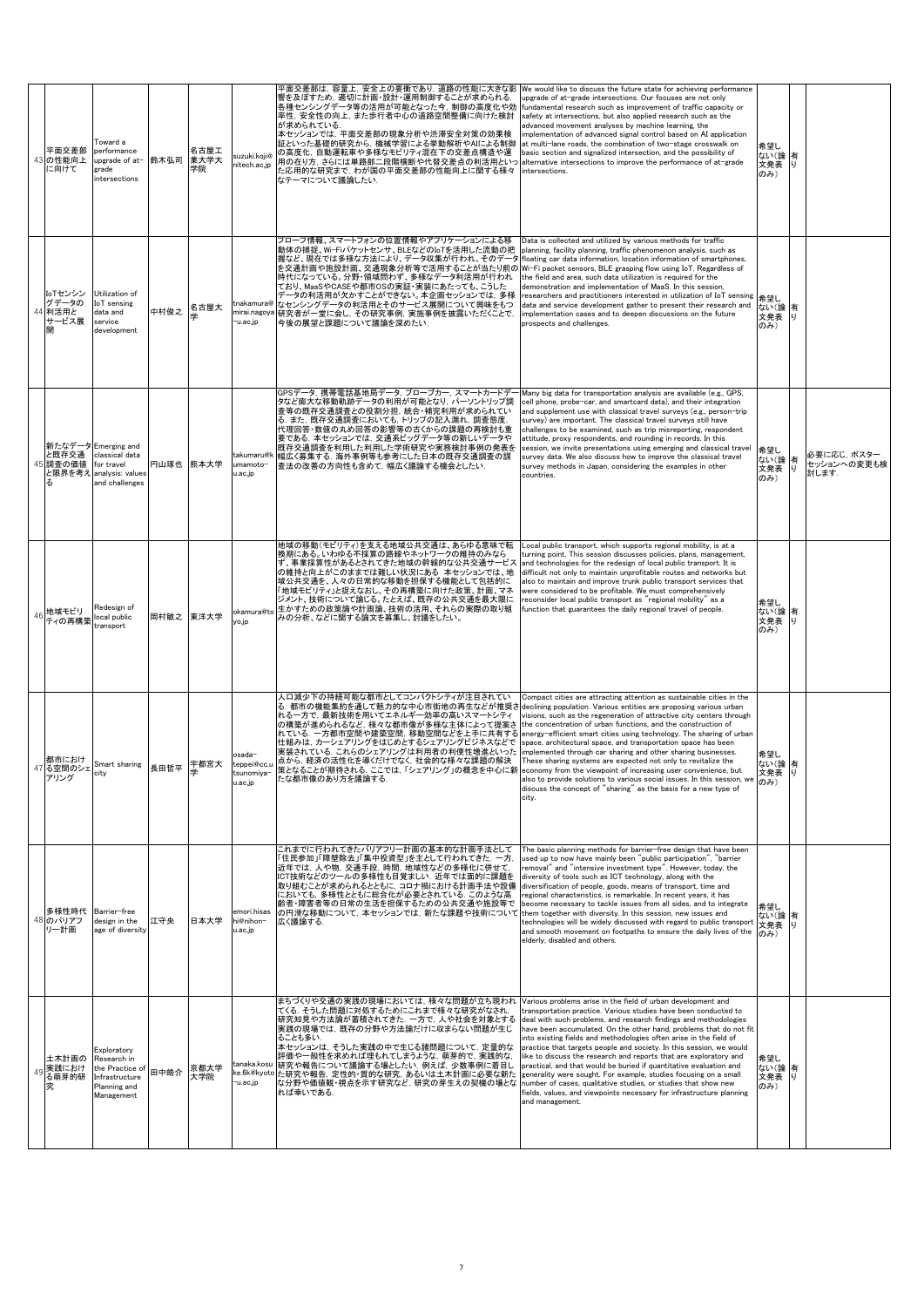|    | 総合防災と<br>50 データサイエ                               | Integrated<br>Disaster Risk<br>Management<br>and Data<br>Science                                      | 髙木朗義 岐阜大学 |              | takagi@gif<br>u−u.ac.jp                | 災害は地震や台風などの自然現象を引き金とするが, それが被害を引<br>き起こす過程には人間社会の複雑な営みが介在している。したがっ<br>て,災害を社会経済現象として捉え,災害直後や復興期から平常時ま<br>での災害対応を分析し,次の災害に備えていく必要がある。特に近<br>年, 災害の社会・経済的な側面の重要性が認識され, 災害に対する都<br>市・地域システムの構築, 災害復旧・復興計画など, 防災・減災に関す<br>る土木計画学分野への期待は益々高まっている。一方, 災害時の住<br>民避難行動分析など、防災分野におけるデータサイエンスの活用が期<br>待されている。本企画では,防災・減災におけるデータサイエンスの活<br>用や総合防災について討論する。                                                                                                   | Disasters are triggered by natural phenomena, however a generatior<br>process of disasters is associated with the complex activity of<br>human society. Therefore, we should prepare for future disasters<br>and integrally analyze the disaster risk management as a socio-<br>economic phenomena from the disaster restoration /<br>reconstruction period to the normal period. Recently, the<br>expectation for infrastructure planning has been increasing to build<br>the urban and regional system for disaster preparation and<br>reduction. On the other hand, it is expected that data science will<br>be utilized in the field of disaster reduction such as disaster<br>evacuation behavior analysis. In this session, we discuss integrated<br>disaster risk management and data science in disaster<br>preparedness and reduction. | 希望し<br>ない(論<br>文発表 り<br>のみ)  | 有        |  |
|----|--------------------------------------------------|-------------------------------------------------------------------------------------------------------|-----------|--------------|----------------------------------------|---------------------------------------------------------------------------------------------------------------------------------------------------------------------------------------------------------------------------------------------------------------------------------------------------------------------------------------------------------------------------------------------------------------------------------------------------|-------------------------------------------------------------------------------------------------------------------------------------------------------------------------------------------------------------------------------------------------------------------------------------------------------------------------------------------------------------------------------------------------------------------------------------------------------------------------------------------------------------------------------------------------------------------------------------------------------------------------------------------------------------------------------------------------------------------------------------------------------------------------------------------------------------------------------------------------|------------------------------|----------|--|
| 51 | 道の駅なら<br>びに類似公<br>共施設の性<br>能照査に関<br>する研究         | A Study on<br>Performance<br>Verification of<br><b>Road Stations</b><br>and Similar<br>Facilities     | 佐野可寸<br>志 | 長岡技術<br>科学大学 | sano@nagao<br>kaut.ac.jp               | 道の駅は,①休憩機能,②情報発信機能,③地域連携機能という3つ<br>の基本機能を持つように整備が進められてきたが,災害時の活動拠点<br>としての機能や観光の拠点としての重要性が指摘されている。そこで、<br>道の駅に求められる拠点としての機能を整理し、その性能照査手法を<br>構築することにより、それぞれの機能が有効に発揮されるための道の<br>駅が備えるべき施設の要件やその配置条件を明らかにした上で、それ<br>ぞれの機能に関して評価を試みる.また,今回は道の駅に限らず,<br>SA/PA, 交通結節点, 防災拠点等を含めた類似の公共施設の評価に<br>関する研究の発表もお願いしたい.                                                                                                                                       | Though road stations have been developed to have three basic<br>unctions: rest function, information transmission function, and<br>egion revitalization function, new functions, such as a center of<br>disaster relief activities, tourism, and so on, are required. We list up<br>functions that road stations should have, develop performance-<br>oriented road station planning methods, and evaluate the functions<br>of road stations in Japan. We would also like to invite presentations<br>on evaluations of similar public facilities such as transportation<br>terminals, SA/PA, and disaster prevention centers.                                                                                                                                                                                                                   | 希望し<br>ない(論 有<br>文発表<br>のみ)  | IJ       |  |
| 52 | 人とまちの<br>ウェルビーイ<br>ング                            | Well-being of<br>People and a<br>City                                                                 | 北詰恵一      | 関西大学         | kitazume@k<br>ansai-<br>u.ac.jp        | 多くの自治体が、市民の健康をまちづくり指針に盛り込む、対象を高齢<br>者から勤労者や子供等に広げたり、捉える範囲を疾病や介護の側面<br>に加えて,予防・リハビリ,快適な日常生活等に広げたり,平常時だけ<br>でなく災害時などを扱ったりしながら、総合的に取り組んでいる. しか<br>⊃, それらを支えるまちづくりや環境整備との分野横断的な議論を深め<br>るためには,都市機能が, ハード・ソフトを含め, 市民のウェルビーイン<br>グをどれぐらい高められるかという観点から捉える必要がある. 本セッ<br>ションでは、これを、まちのウェルビーイングと呼び、人のウェルビーイ<br>ングと関連づけながら,そのあり方,計画論, 実現方策, 評価などにつ<br>いて議論する場としたい.                                                                                           | Many municipalities include people's health in their city plans. They<br>comprehensively tackle with it by expanding the target from the<br>elderly to workers, children, etc., expanding the scope to include<br>prevention, rehabilitation, in addition to illness and nursing care, and<br>addressing times of disaster. However, in order to deepen the<br>cross-disciplinary discussion, it is necessary to consider the extent<br>to which infrastructure and social system can enhance well-being<br>of people. This session terms this "Well-being of a City" and<br>discuss its concept, planning theory, realization measures,<br>evaluation, and so on, while relating it to well-being of people.                                                                                                                                   | 希望し<br>ない(論<br>文発表 り<br>のみ)  | 有        |  |
| 53 | 離島地域の<br>振興と未来                                   | Promotion and<br>Future of<br>Remote Island<br>Regions                                                |           | 片岡由香 愛媛大学    | kataoka.yuk<br>a.kq@ehime<br>u.ac.jp-  | 離島地域において、後進性と本土との格差の改善を目的に成立した離<br>島振興法によってインフラ整備は進められたが、未だ少子高齢化や過<br>疎化による影響は顕著である。近年は、ICTの普及により情報格差は<br>埋まりつつあるが、本土との物理的距離による移動・物流面の課題の<br>ほか、教育機関の閉校によって若者や子育て世代の移住・定住が難し<br>い地域は多くある。また、四方を海で囲まれた自然豊かな環境は、観<br>光資源ともなり離島の存続において観光振興は不可欠であるが、その<br>担い手の確保もまた課題となっている。本セッションでは、このような課<br>題を抱える離島地域における将来と持続可能な離島振興の在り方に<br>ついて議論したい。                                                                                                            | Infrastructure was developed in remote island regions through a<br>system passed to improve backwardness and disparity from the<br>mainland. However, the effects of a declining birthrate, aging<br>population, and depopulation are still evident. In recent years, the<br>information gap is being bridged by the spread of ICT. The rich<br>natural environment is a tourism resource, and the promotion of<br>tourism is essential for the survival of the remote islands. However,<br>securing the people to carry on this work is also a challenge. In this<br>session, we would like to discuss the future and sustainable<br>development of remote island regions facing such challenges.                                                                                                                                              | 希望し<br>ない(論<br>文発表 り<br>のみ)  | 有        |  |
| 54 | システミック<br>な土木計画<br>システム論:<br>場を動かす<br>言葉を考え<br>る | Systemic<br>approach to<br>civil systems<br>design: Words<br>transforming<br>'communicative<br>space' | 大西正光 京都大学 |              | oto-u.ac.jp                            | 昨年の本発表会において、研究者が専門家として現場に身を置き、関<br>係主体とのコミュニケーションに依拠しながら、システム境界を継続的<br>こ再設定するシステミック・アプローチの必要性と場のデザイン知の体<br>系化に向けた議論を行った。本セッションは、昨年の議論を深め、場の<br>デザイン知の体系化に向けた糸口を考えるために、場が動く契機とな<br>るような語りに注目する。実践的研究に従事する研究者が、場を動か<br>す言葉、あるいは研究者自身が場を動かすことを意図した言葉の経験<br>onishi.masa に関するナラティブを共有し、語りが場に与えるような経験(実践的標<br>mitsu.7e@ky 本)を構造的に比較し、分析可能な形で表現することの計画論的意義<br>と及びその方法について議論する。                                                                           | Last year, we discussed the need for a systemic approach that<br>continuously redefines system boundaries relying on communication<br>with the actors involved, with the researcher as an expert in the<br>field and knowledge development of 'communicative space'. This<br>session will deepen last year's discussion and focus on words that<br>move communicative space. Researchers engaged in practical<br>research will share narratives about experiences of words that<br>move communicative space, or those that researchers themselves<br>intend to do so. And its significance in civil system design and<br>methodologies to represent those experiences analytically as<br>narratives are discussed.                                                                                                                              | 希望し<br>ない(論無<br>文発表 し<br>のみ) |          |  |
|    | ICTの活用と ICT for<br>55 総合交通政                      | Utilization of<br>Comprehensive<br>Transportation<br>Policy                                           | 伊藤昌毅      | 東京大学<br>大学院  | to masaki@<br>sict.i.u-<br>tokyo.ac.jp | 本セッションでは、ICTを応用した交通の高度化についての実践的な取<br>り組みを議論する。MaaSやデマンド交通、マイクロモビリティのような新<br>しいモビリティが広がりつつある中、ビッグデータ分析や機械学習の応<br>用、オープンデータを利用した交通計画など、交通計画においてもICT<br>を活用する取り組みが活発になっている。この背景には、スマートフォ<br>ンや各種センサなどICT機器の高度化や一般化、オープンデータによ<br>るデータ流通の促進、IT企業によるモビリティ事業への参入などがあ<br>る。ここでは、データの収集技術や利用者への情報提供手法、交通<br>データ分析手法やデータに基づいた交通政策など、ICTが可能にする<br> 交通について幅広く投稿を集め、議論を行う。                                                                                     | In this session, we will discuss practical applications of ICT in<br>transportation and mobility. As new forms of mobility such as MaaS,<br>demand-based transportation, and micromobility are spreading,<br>efforts to use ICT in transportation planning, such as the<br>application of big data analysis and machine learning, and utilization<br>of open data, are becoming more and more active. Here, we will<br>discuss a wide range of contributions on ICT-enabled<br>transportation, including data collection technologies, methods to<br>provide information to users, methods of analyzing transportation<br>data, and making transportation policy based on the data.                                                                                                                                                             | 希望し<br>ない(論<br>文発表<br>のみ)    | 有<br>IJ  |  |
| 56 | 豪雪地帯に<br>おける道路<br>交通と管理<br>のあり方                  | Traffic and<br>oad·<br>management in 加藤哲平<br>heavy snow<br>area                                       |           | 長岡技術<br>科学大学 |                                        | 豪雪地域において,冬季に道路が降雪・積雪から受ける影響は大き<br>く,車両速度の低下やスタックによる滞留などの問題が生じている. こ<br>れに対し、除排雪を行うによって道路交通への悪影響を抑制する対策<br>が行われている.近年、予測を上回る災害級の豪雪が増加しており、<br>既存の対策で対応しきれない事象や、過大なコストの発生が問題と<br>なっており, より効率的な対策の検討が必要である. また, 車両挙動等<br>の詳細なデータが観測可能になりつつあり、道路交通への影響やこう<br>tkato@vos.n した対策の効果について適切な評価が可能になってきている. 本セッ<br>agaokaut.ac. ションでは、豪雪地域における道路交通の課題やマネジメントに関する discuss the challenges of road traffic and the development of road<br>展開について議論を行うことを目的とする. | n heavy snowfall areas, roads are severely affected by snowfall<br>during the winter. It causes problems such as vehicle speeds<br>decreasing and link disclosure by a vehicle stuck. Some measures<br>such as removing snow were taken to reduce the adverse effects<br>on road traffic. Recently, the number of disaster-level heavy<br>snowfalls has been increasing. Since such snowfalls cause high<br>costs and difficulties for the existing measures, it is necessary to<br>propose more efficient measures. The purpose of this session is to<br>raffic management in heavy snowfall areas.                                                                                                                                                                                                                                            | 希望し<br>ない(論<br>文発表<br>のみ)    | 有<br>ΙIJ |  |